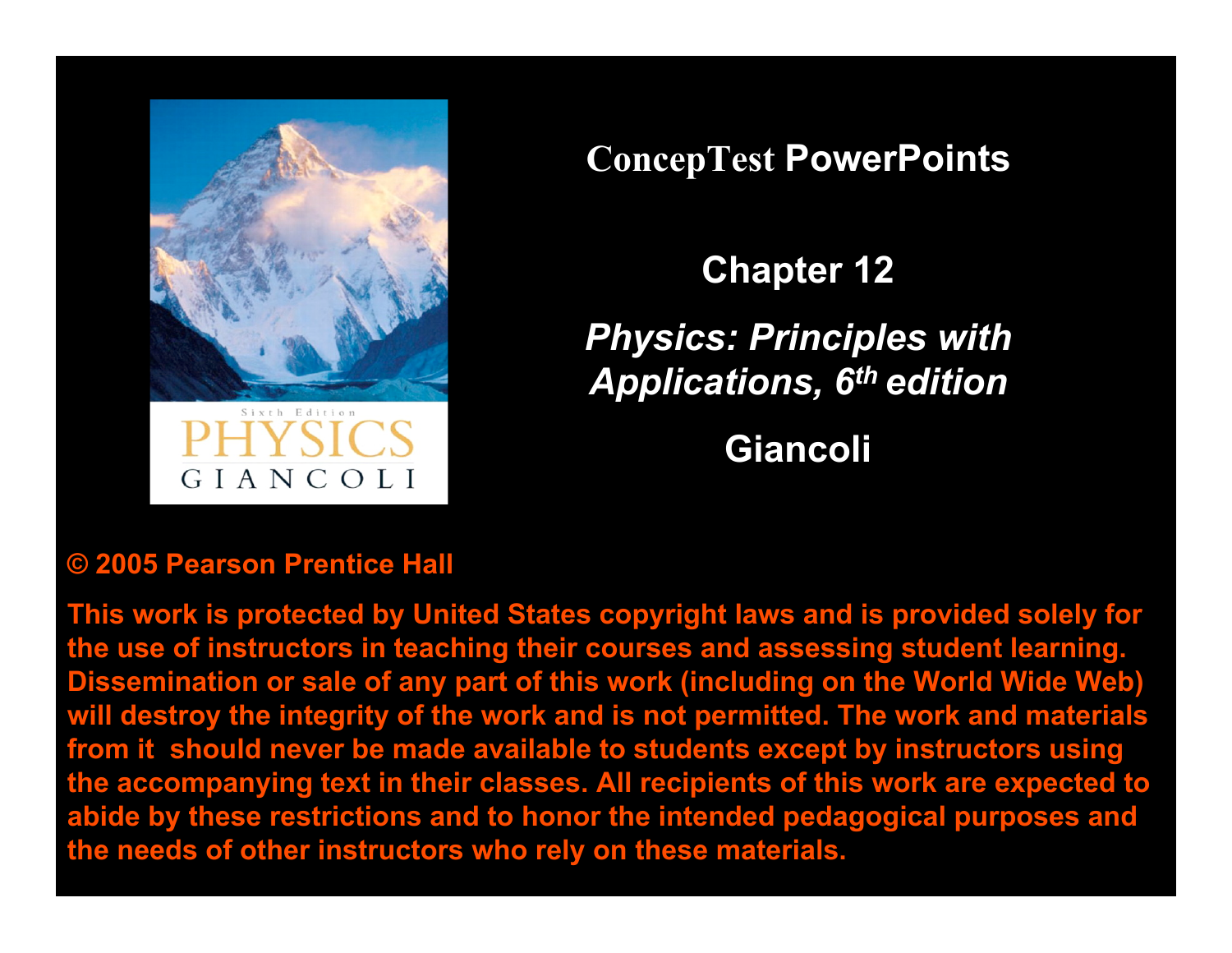## *ConcepTest 12.1a ConcepTest 12.1a Sound Bite I*

**When a sound wave passes from air into water, what properties of the wave will change?**

- **1) the frequency** f
- **2) the wavelength** λ
- **3) the speed of the wave**
- **4) both f and** λ
- **5) both v<sub>wave</sub> and λ**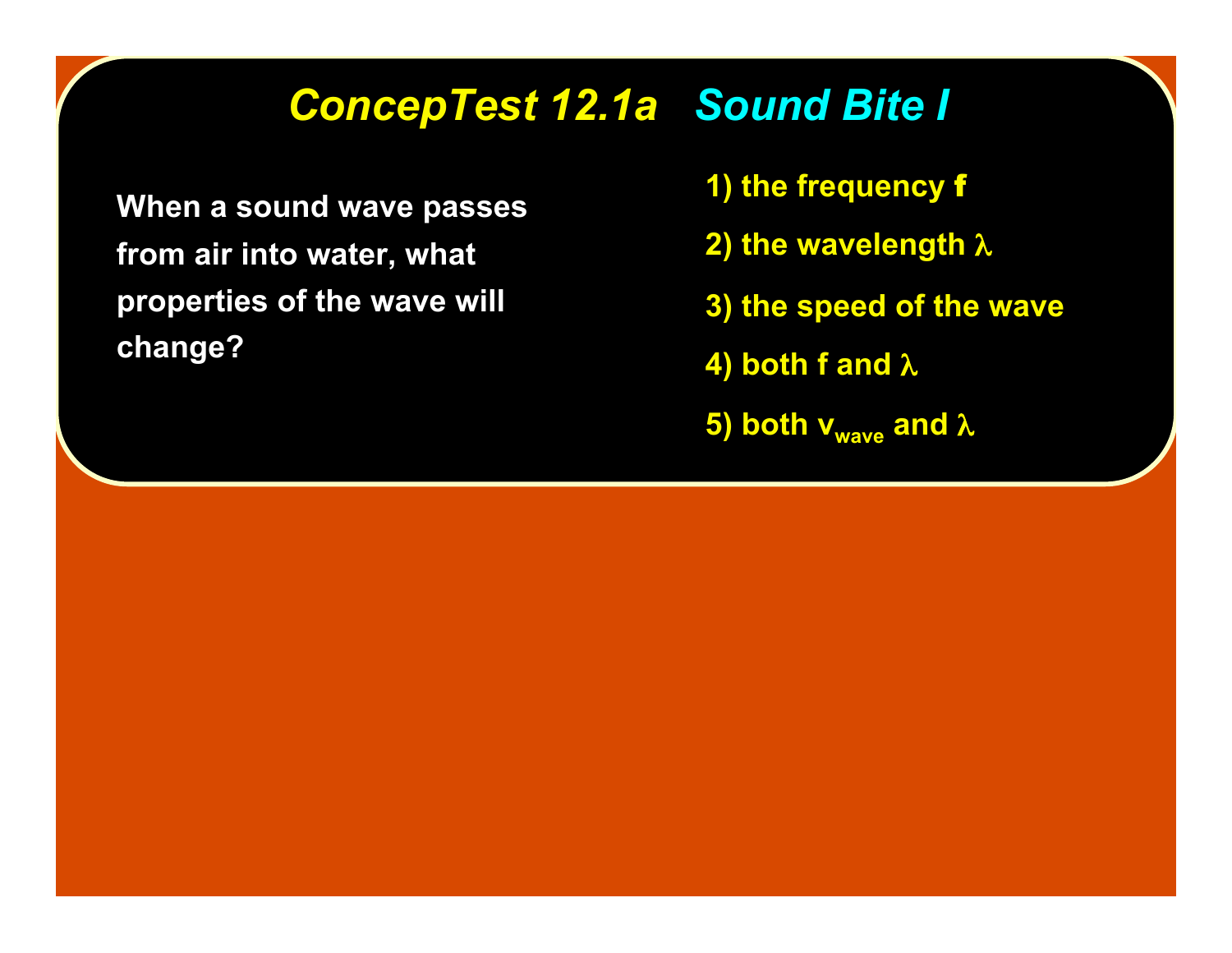## *ConcepTest 12.1a ConcepTest 12.1a* **Sound Bite I**

**When a sound wave passes from air into water, what properties of the wave will change?**

- **1) the frequency** f
- **2) the wavelength** λ
- **3) the speed of the wave**
- **4) both** *f* **and** λ

**5) both**  $v_{\text{wave}}$  **and**  $\lambda$ 

**Wave speed must change (different medium). Wave speed must change (different medium). Frequency does not change (determined by the source). Now,** v = fλ **and since** v **has changed and** f **is constant then λ must also change.** 

**Follow-up: Does the wave speed increase or decrease in water?**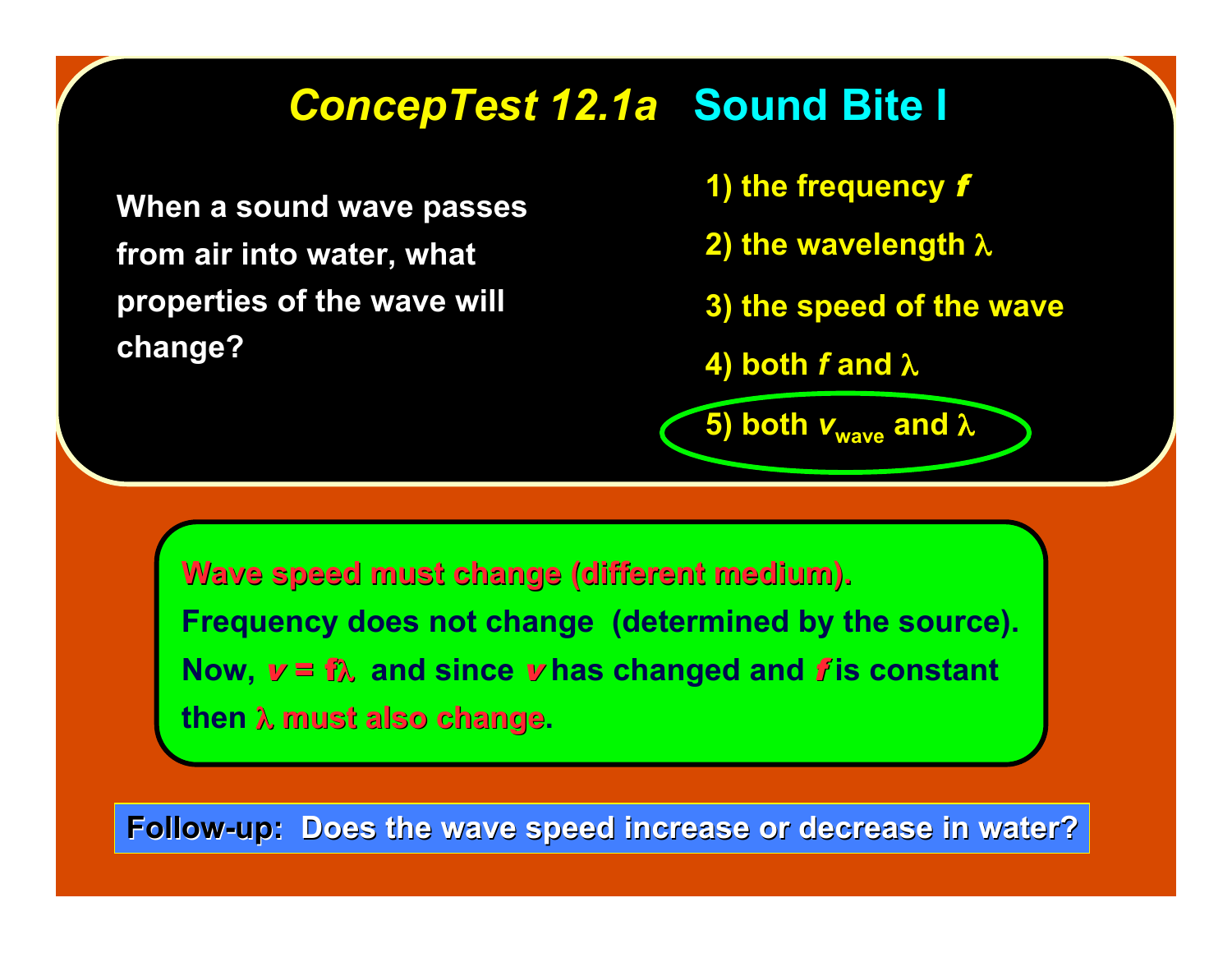#### **ConcepTest 12.1b Sound Bite II**

**We just determined that the wavelength of the sound wave will change when it passes from air into water. How will the wavelength change?**

- **1) wavelength will increase**
- **2) wavelength will not change**
- **3) wavelength will decrease**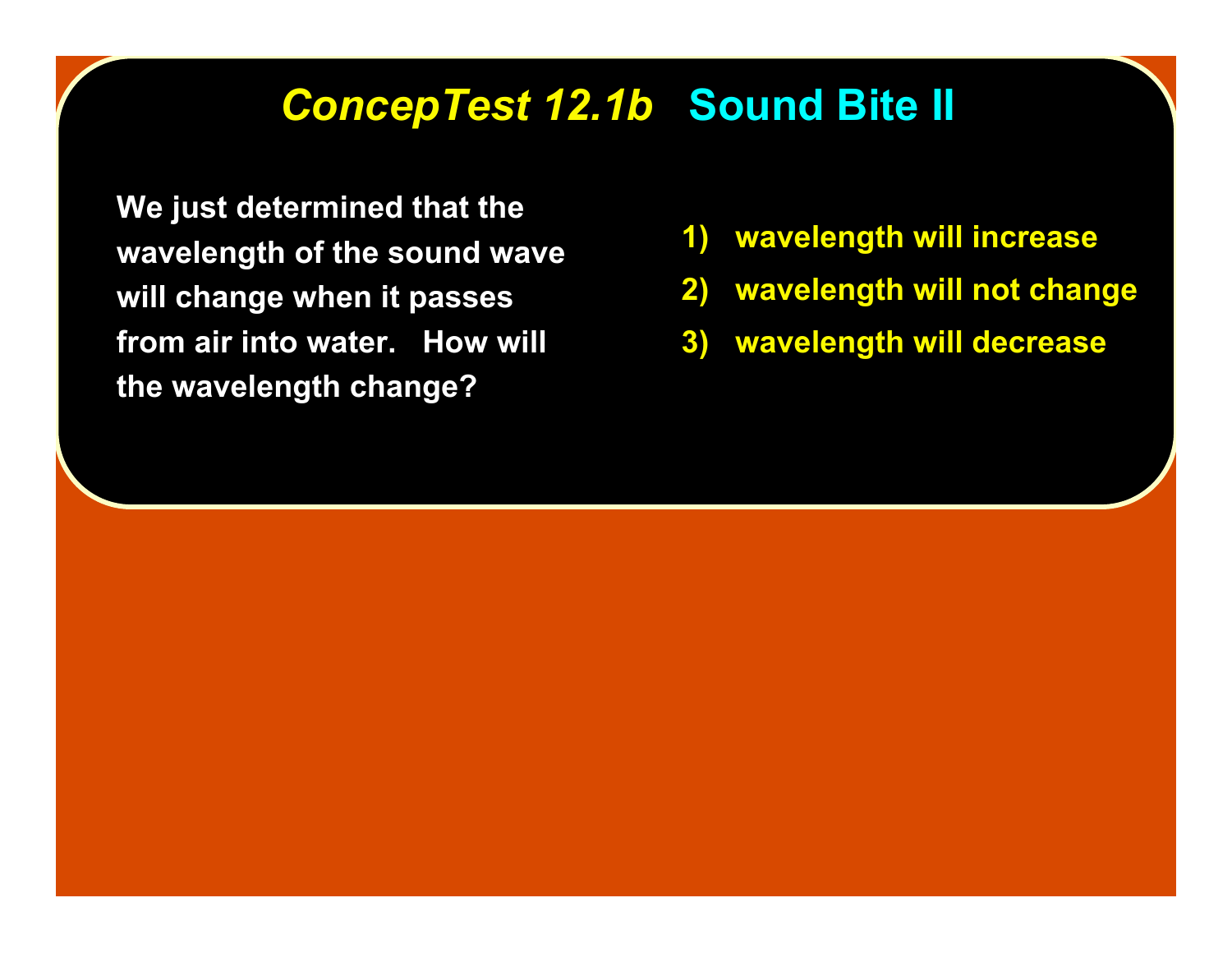#### **ConcepTest 12.1b Sound Bite II**

**We just determined that the wavelength of the sound wave will change when it passes from air into water. How will the wavelength change?**



- **2) wavelength will not change**
- **3) wavelength will decrease**

**The speed of sound is greater in water, because the force holding the molecules together is greater. This is generally true for liquids, as compared to gases. If the speed is greater and the frequency has not changed (determined by the source), then the wavelength must also have increased (** $v = f\lambda$ **).**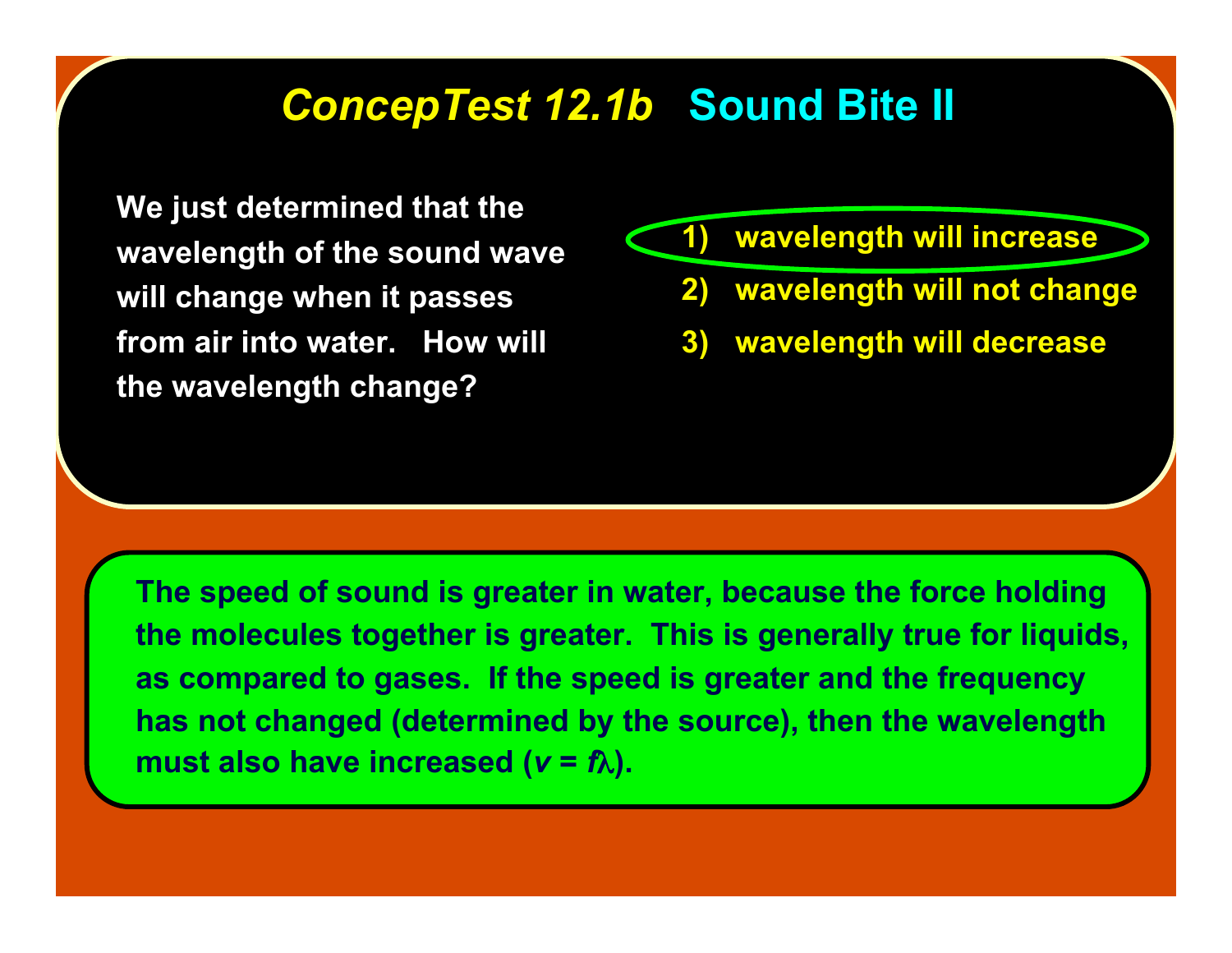## *ConcepTest 12.2a ConcepTest 12.2a* **Speed of Sound I**

**Do sound waves travel faster in water or in ice?**

- **(1) water**
- **(2) ice**
- **(3) same speed in both**
- **(4) sound can only travel in a gas**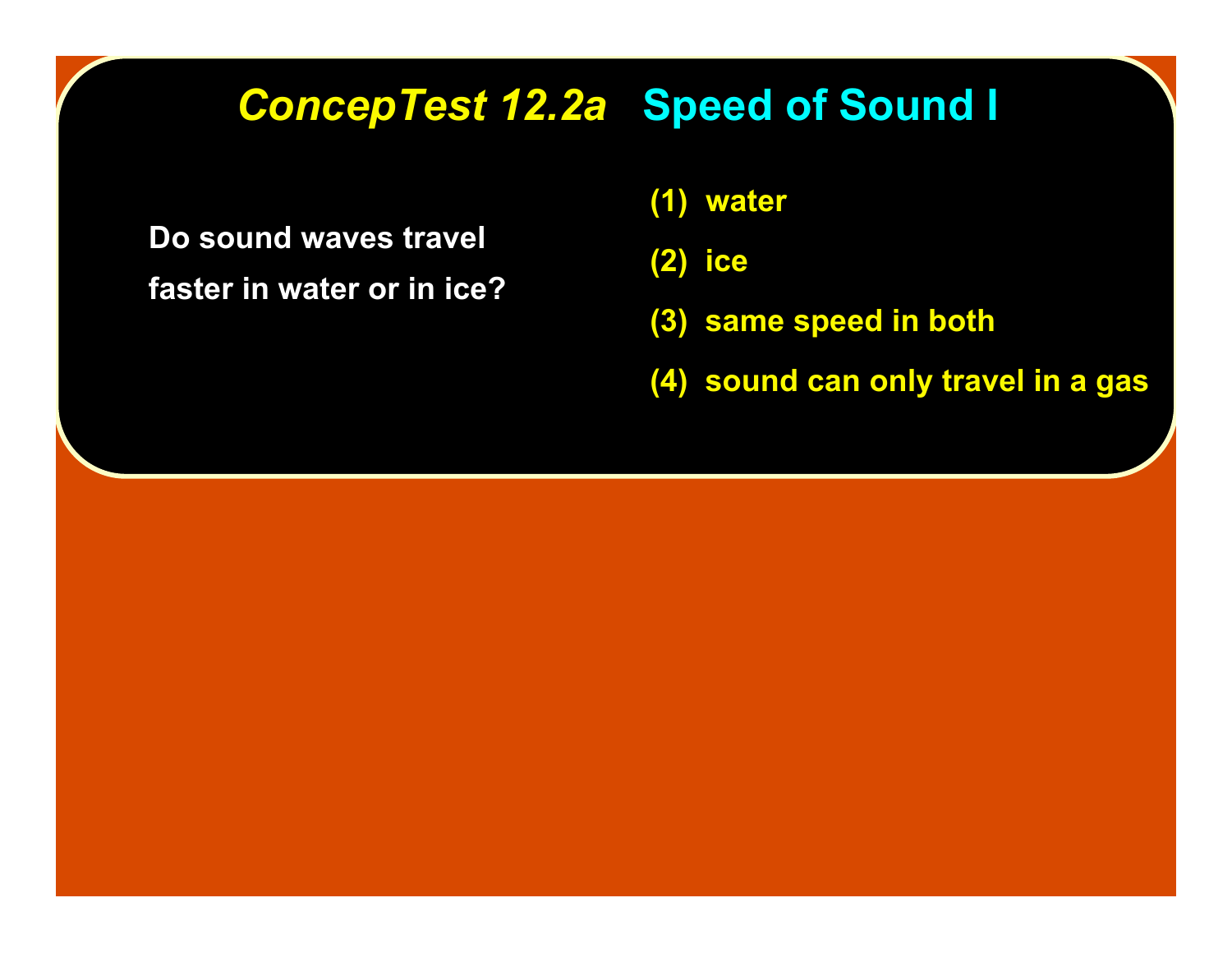#### *ConcepTest 12.2a ConcepTest 12.2a* **Speed of Sound I**

**Do sound waves travel faster in water or in ice?**



**Speed of sound depends on the inertia inertia of the medium and the restoring force.** Since ice and water both consist of **water molecules, the inertia is the same for both. However, However, the force holding the molecules together is greater in ice the force holding the molecules together is greater in ice (because it is a solid), so the restoring force is greater. (because it is a solid), so the restoring force is greater.** Since  $v = \sqrt{f$ **orce / inertia)**, the speed of sound must be **greater in ice greater in ice !**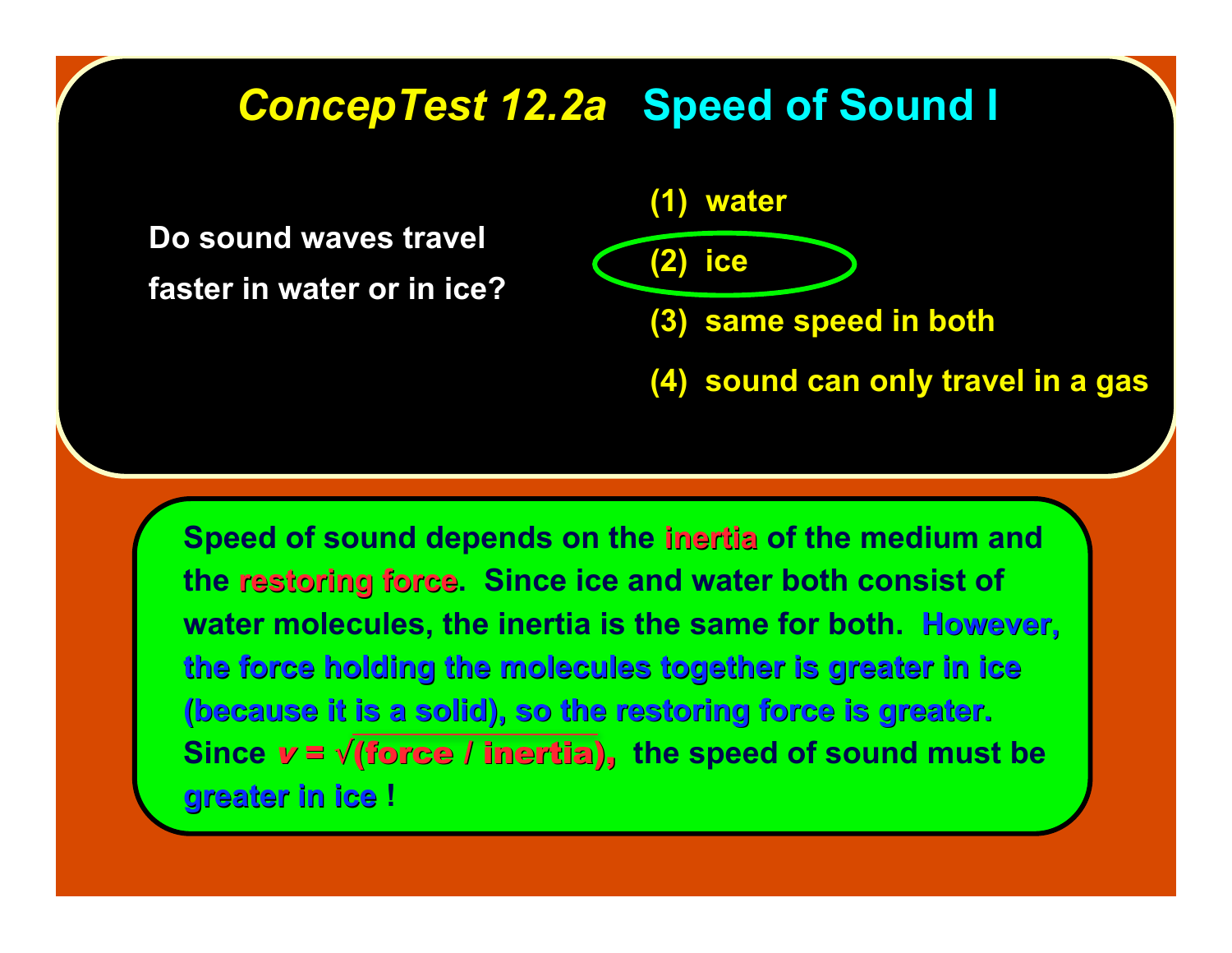## *ConcepTest 12.2b ConcepTest 12.2b* **Speed of Sound II**

**Do you expect an echo to return to you more quickly or less quickly on a hot day, as compared to a cold day?**

- **1) more quickly on a hot day**
- **2) equal times on both days**
- **3) more quickly on a cold day**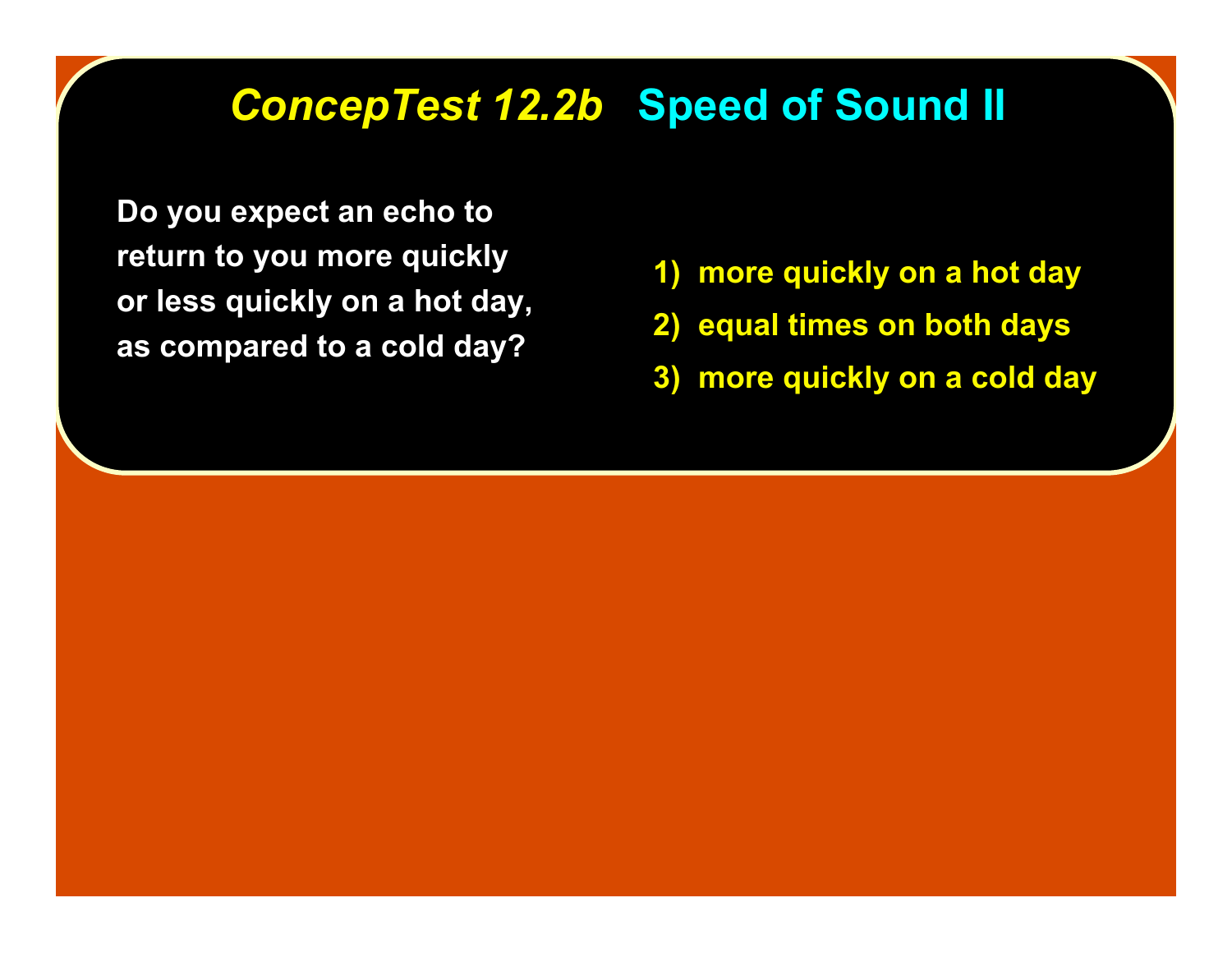#### *ConcepTest 12.2b ConcepTest 12.2b* **Speed of Sound II**

**Do you expect an echo to return to you more quickly or less quickly on a hot day, as compared to a cold day?**

- **1) more quickly on a hot day**
	- **2) equal times on both days**
	- **3) more quickly on a cold day**

**The speed of sound in a gas increases with temperature. This is because the molecules are bumping into each other faster and more often, so it is easier to propagate the compression wave (sound wave).**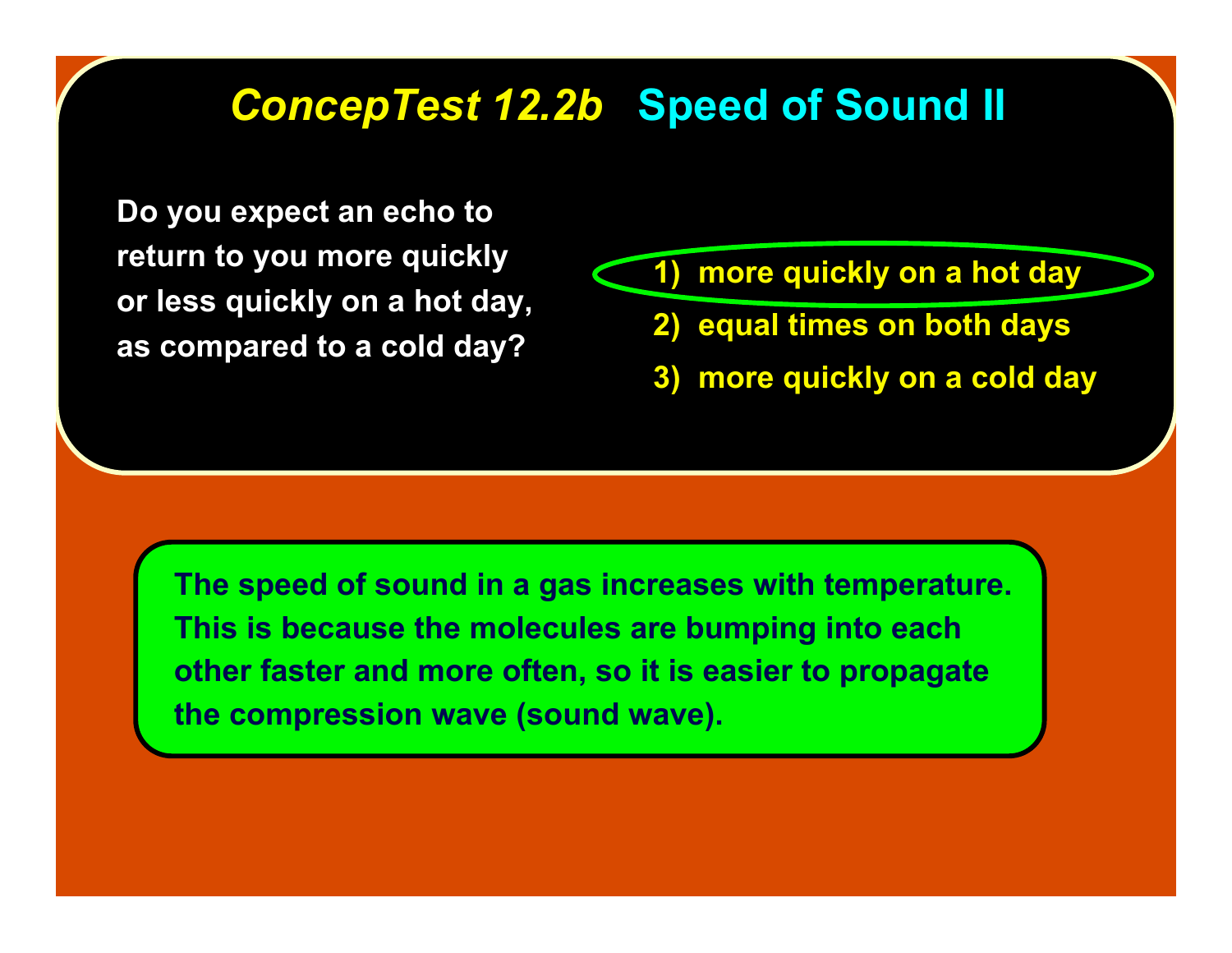## *ConcepTest 12.2c ConcepTest 12.2c* **Speed of Sound III**

**If you fill your lungs with helium and then try talking, you sound like Donald Duck. What conclusion can you reach about the speed of sound in helium?**

- **1) speed of sound is less in helium**
- **2) speed of sound is the same in helium**
- **3) speed of sound is greater in helium**
- **4) this effect has nothing to do with the speed in helium**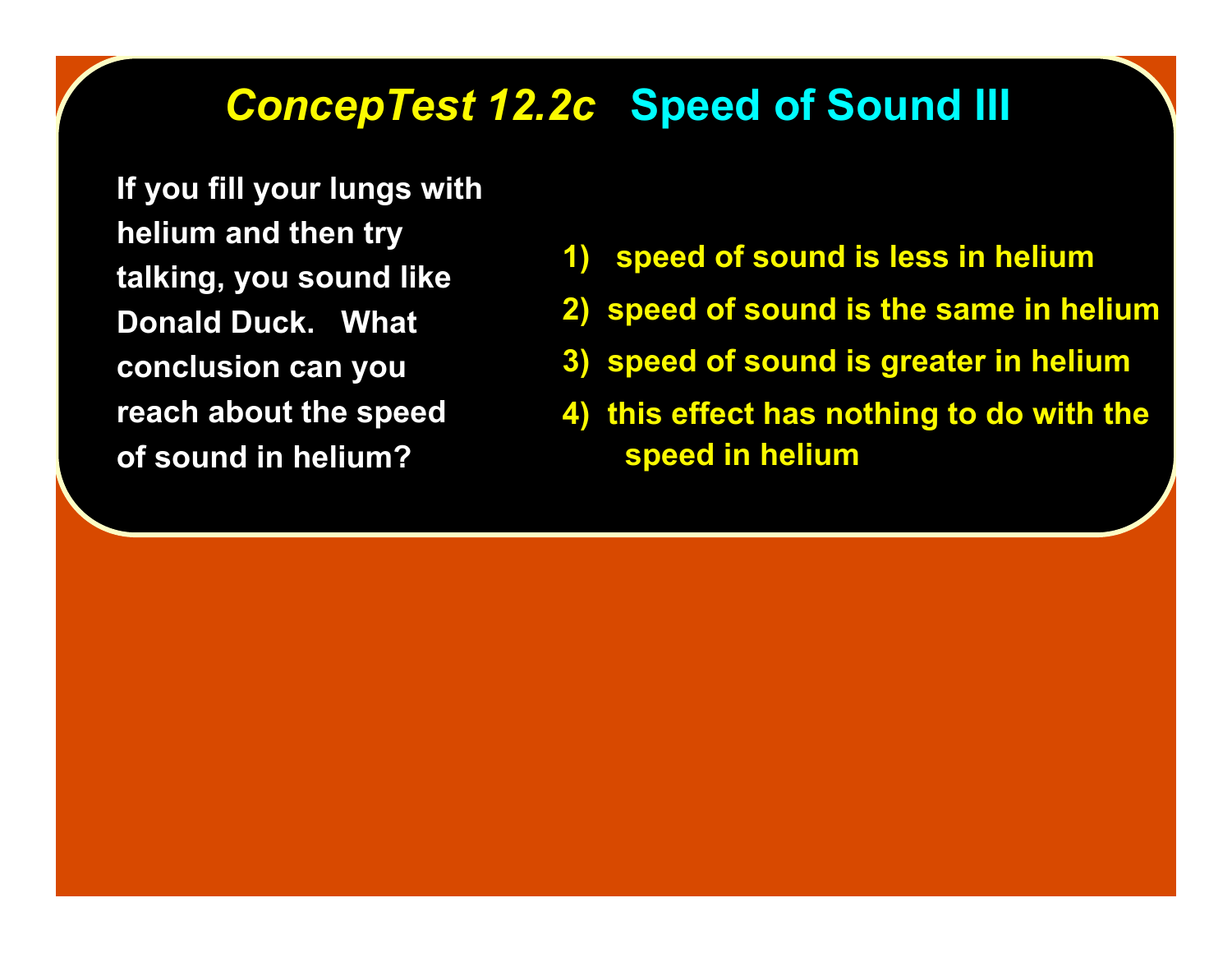## *ConcepTest 12.2c ConcepTest 12.2c* **Speed of Sound III**

**If you fill your lungs with helium and then try talking, you sound like Donald Duck. What conclusion can you reach about the speed of sound in helium?**

- **1) speed of sound is less in helium**
- **2) speed of sound is the same in helium**
- **3) speed of sound is greater in helium**
- **4) this effect has nothing to do with the speed in helium**

**The higher pitch implies a higher frequency. In turn, since**  $v = f\lambda$ **, this means that the speed of the wave has increased (as long as the wavelength, determined by the length of the vocal chords, remains constant).**

**Follow-up: Why is the speed of sound greater in helium than in air?**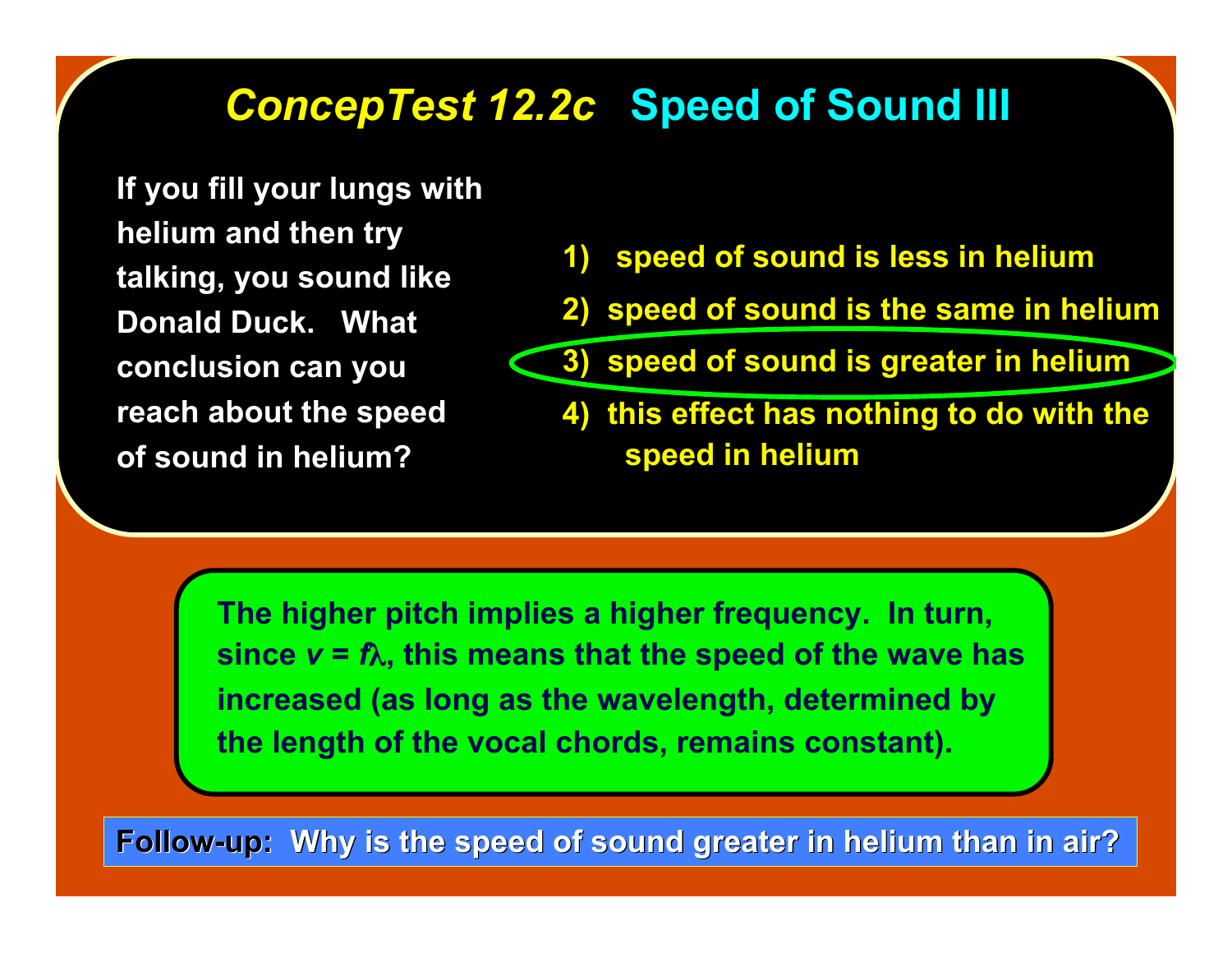#### **ConcepTest 12.3 Wishing Well**

 **You drop a rock into a well, and you hear the splash 1.5 s later. If the depth of the well were doubled, how long after you drop the rock would you hear the splash in this case?**

- **1) more than 3 s later**
- **2) 3 s later**
- **3) between 1.5 s and 3 s later**
- **4) 1.5 s later**
- **5) less than 1.5 s later**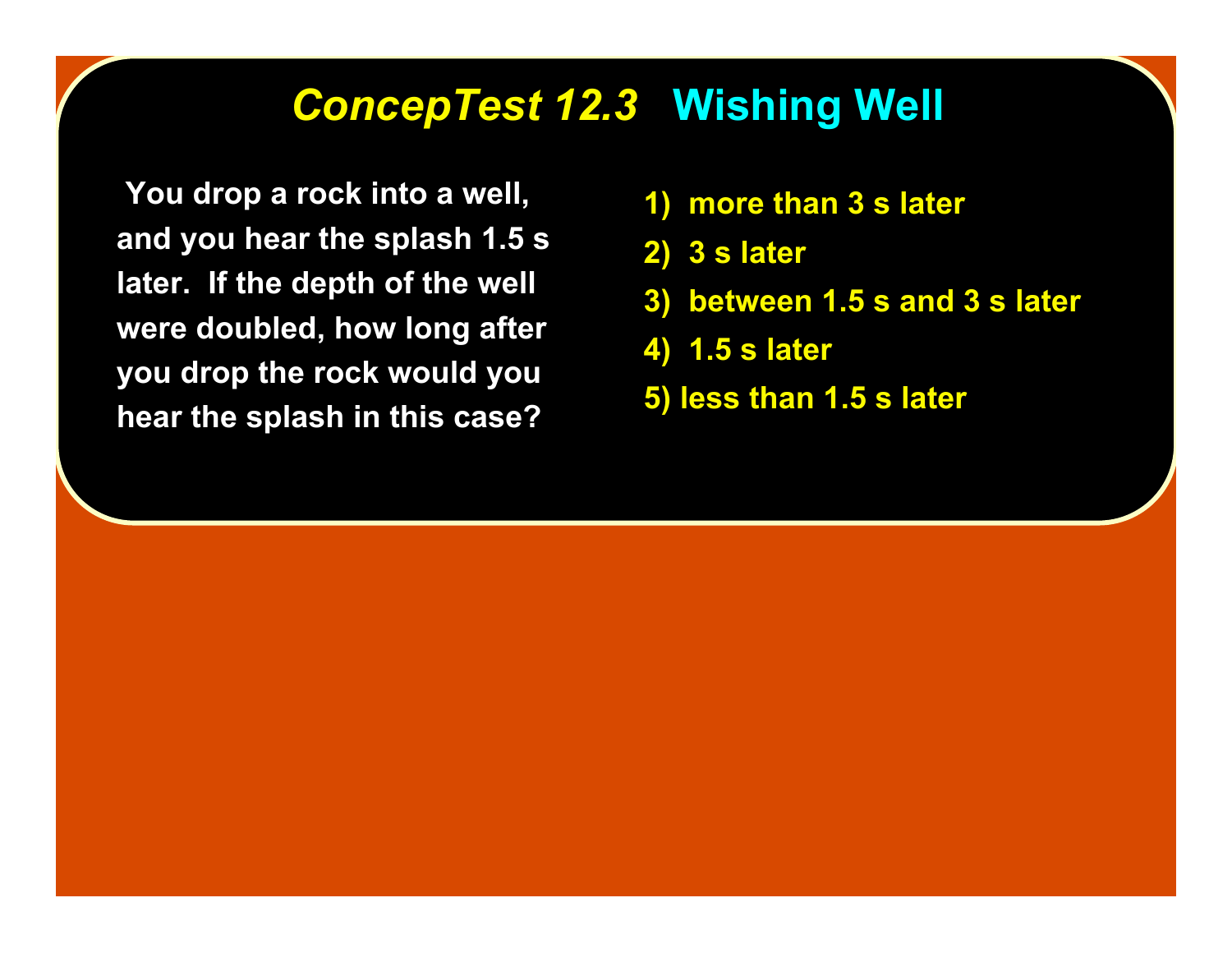## **ConcepTest 12.3 Wishing Well**

 **You drop a rock into a well, and you hear the splash 1.5 s later. If the depth of the well were doubled, how long after you drop the rock would you hear the splash in this case?**

- **1) more than 3 s later**
- **2) 3 s later**
- **3) between 1.5 s and 3 s later**
	- **4) 1.5 s later**
	- **5) less than 1.5 s later**

**Since the speed of sound is so much faster than the speed of the falling rock, we can essentially ignore the travel time of the sound. As for the falling rock, it is accelerating as it falls, so it covers the bottom half of the deeper well much quicker than the top half. The total time will not be exactly 3 s, but somewhat less.**

**Follow-up:** How long does the sound take to travel the depth of the well?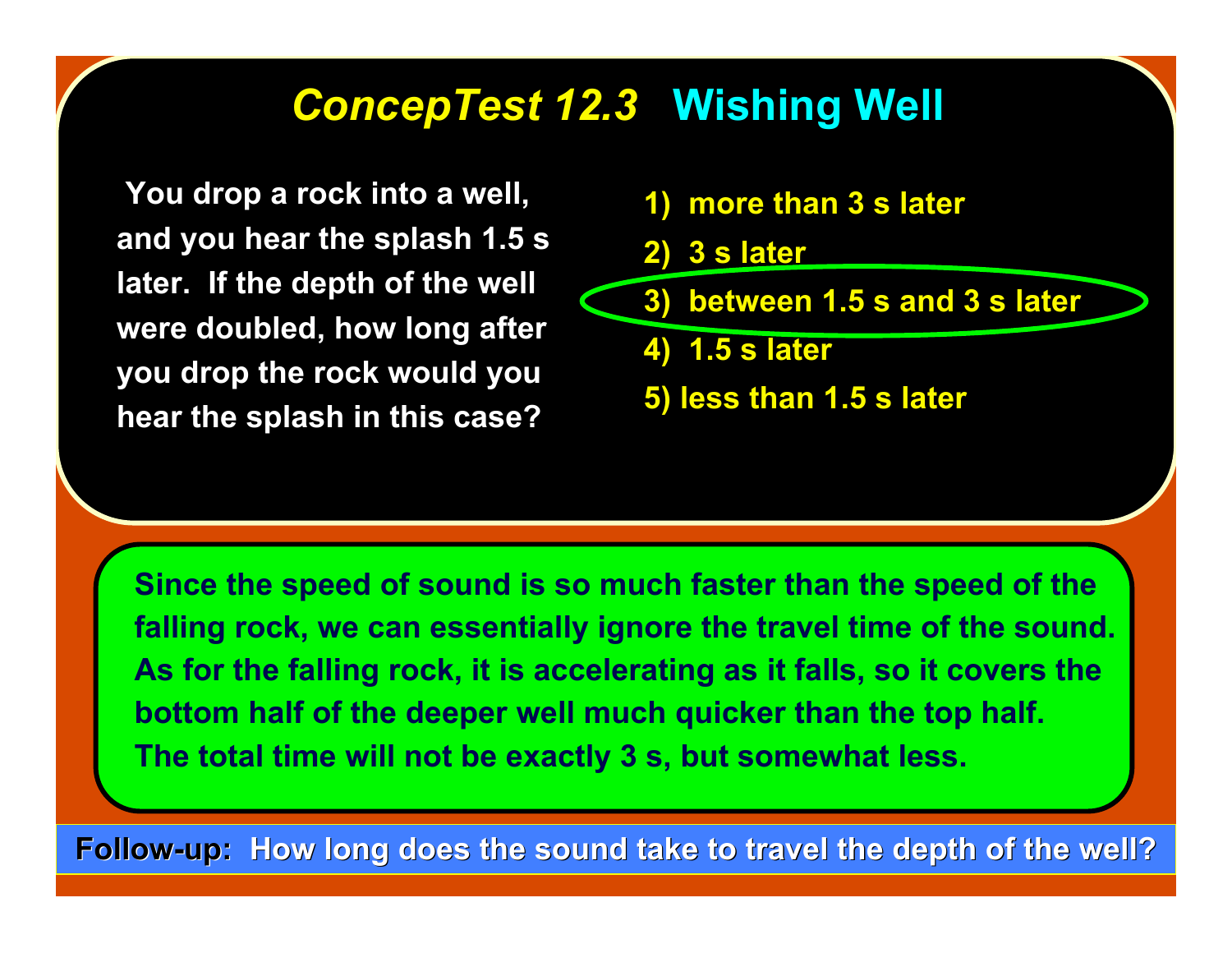#### *ConcepTest 12.4a ConcepTest 12.4a* **Sound Intensity I**

**You stand a certain distance away from a speaker and you hear a certain intensity of sound. If you double your distance from the speaker, what happens to the sound intensity at your new position?**

- **1) drops to 1/2 its original value**
- **2) drops to 1/4 its original value**
- **3) drops to 1/8 its original value**
- **4) drops to 1/16 its original value**
- **5) does not change at all**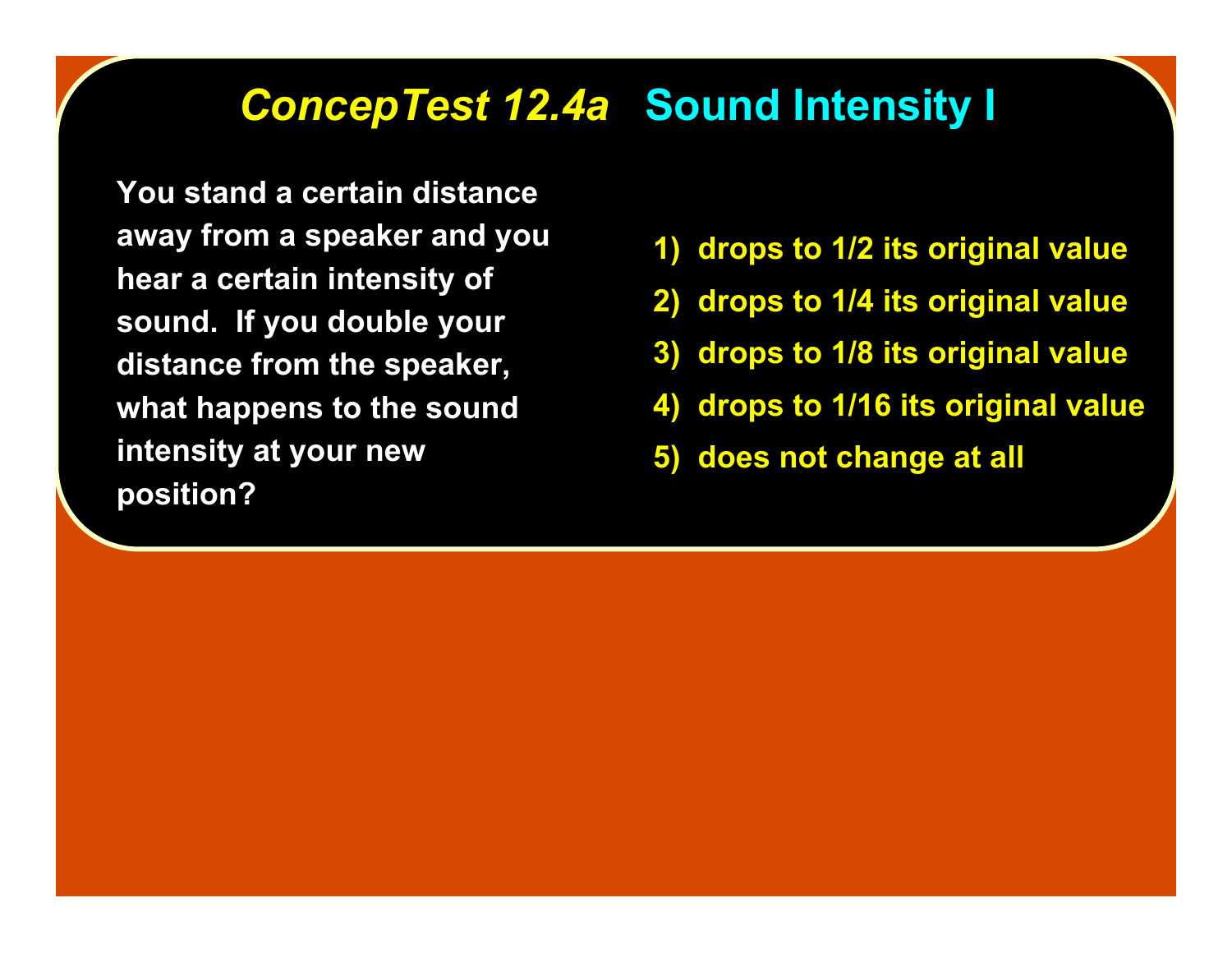#### *ConcepTest 12.4a ConcepTest 12.4a* **Sound Intensity I**

**You stand a certain distance away from a speaker and you hear a certain intensity of sound. If you double your distance from the speaker, what happens to the sound intensity at your new position?**

- **1) drops to 1/2 its original value**
- **2) drops to 1/4 its original value**
	- **3) drops to 1/8 its original value**
	- **4) drops to 1/16 its original value**
	- **5) does not change at all**

**For a source of a given power** *P***, the intensity is given by**  $I = P/4\pi r^2$ **. So if the distance doubles, the intensity** must decrease to one-quarter its original value.

**Follow-up: What distance would reduce the intensity by a factor of 100?**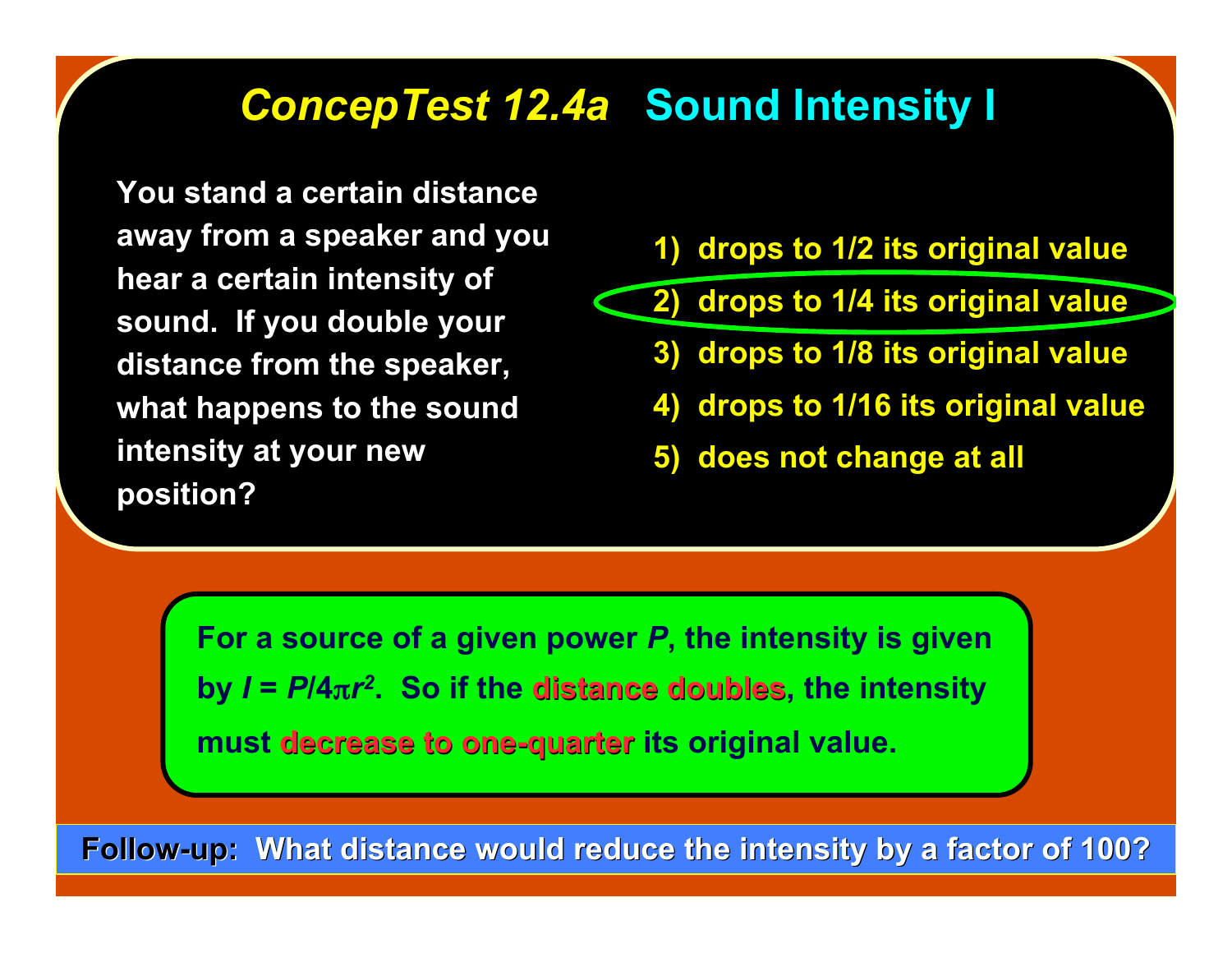## *ConcepTest 12.4b ConcepTest 12.4b* **Sound Intensity II**

**You hear a fire truck with a certain intensity, and you are about 1 mile away. Another person hears the same fire truck with an intensity that is about 10 times less. Roughly how far is the other person from the fire truck?**

- **1) about the same distance**
- **2) about 3 miles**
- **3) about 10 miles**
- **4) about 30 miles**
- **5) about 100 miles**

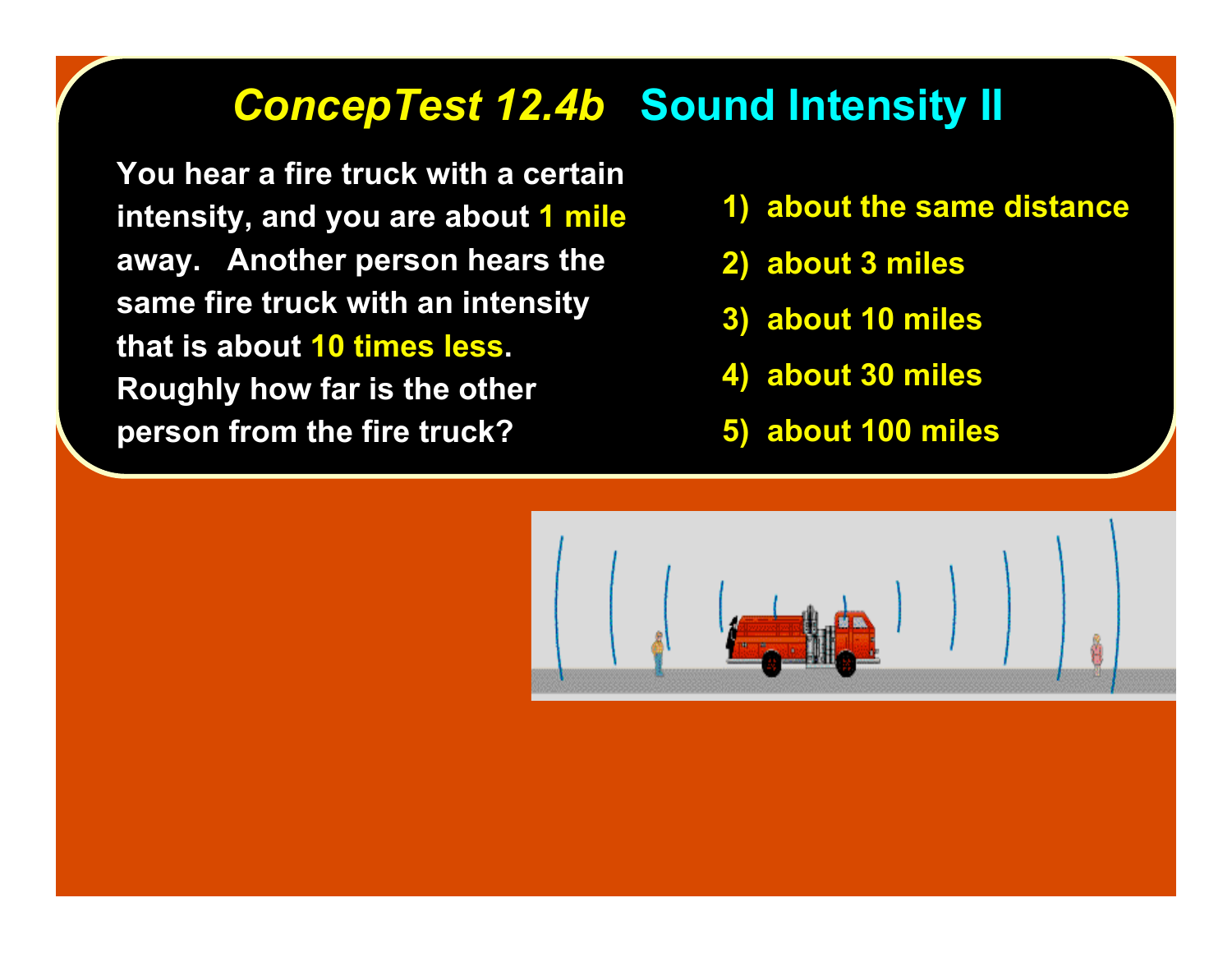#### *ConcepTest 12.4b ConcepTest 12.4b* **Sound Intensity II**

**You hear a fire truck with a certain intensity, and you are about 1 mile away. Another person hears the same fire truck with an intensity that is about 10 times less. Roughly how far is the other person from the fire truck?**

#### **1) about the same distance**

- **2) about 3 miles**
	- **3) about 10 miles**
	- **4) about 30 miles**
	- **5) about 100 miles**

**Remember that intensity drops with the inverse inverse square of the distance, so if intensity drops by a factor of 10, the other person must be** √**10 farther away, which is about a factor of 3.**

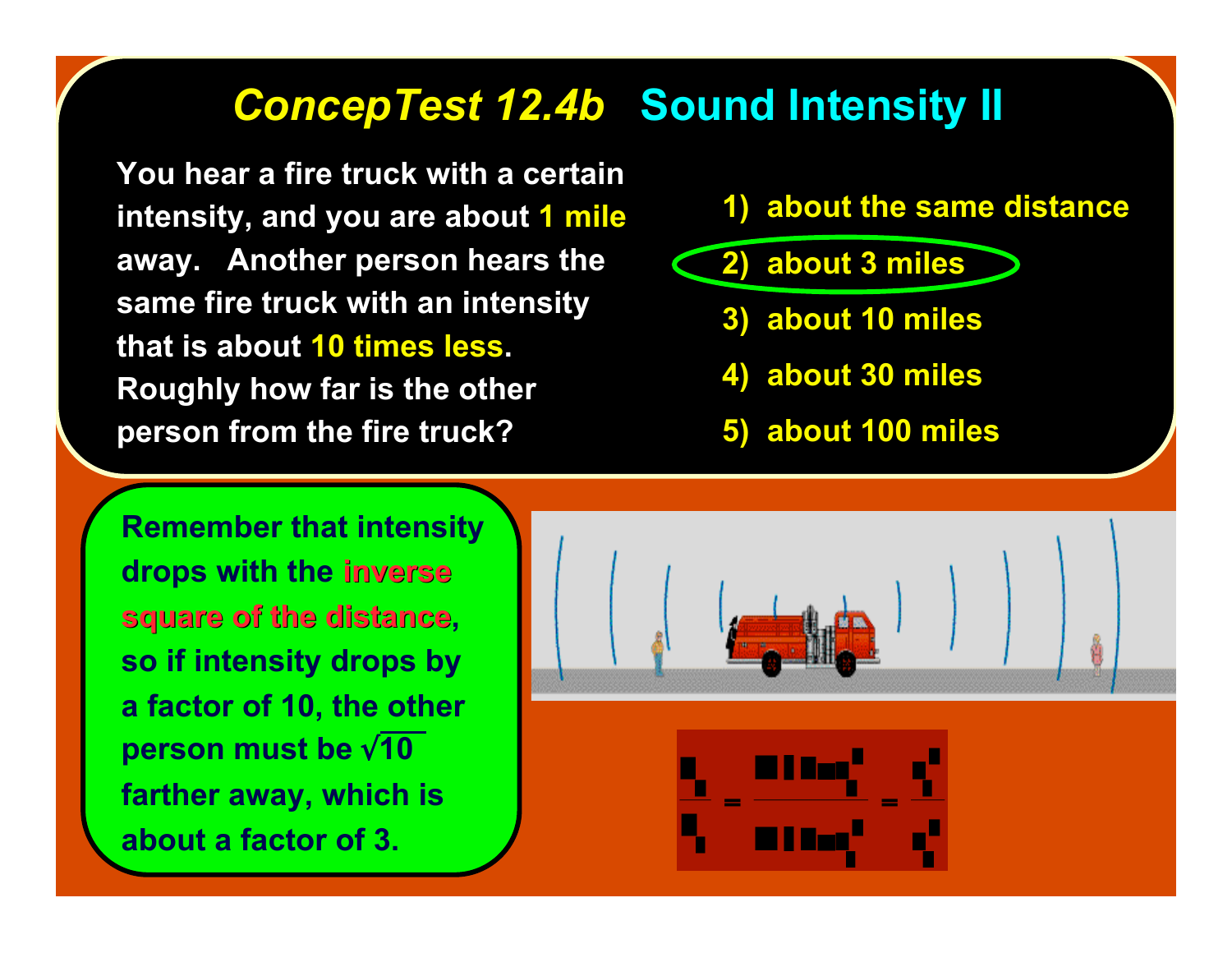## *ConcepTest 12.5a ConcepTest 12.5a* **Decibel Level I**

**When Mary talks, she creates an intensity level of 60 dB at your location. Alice talks with the same volume, also giving 60 dB at your location. If both Mary and Alice talk simultaneously from the same spot, what would be the new intensity level that you hear?**

- **1) more than 120 dB**
- **2) 120 dB**
- **3) between 60 dB and 120 dB**
- **4) 60 dB**
- **5) less than 60 dB**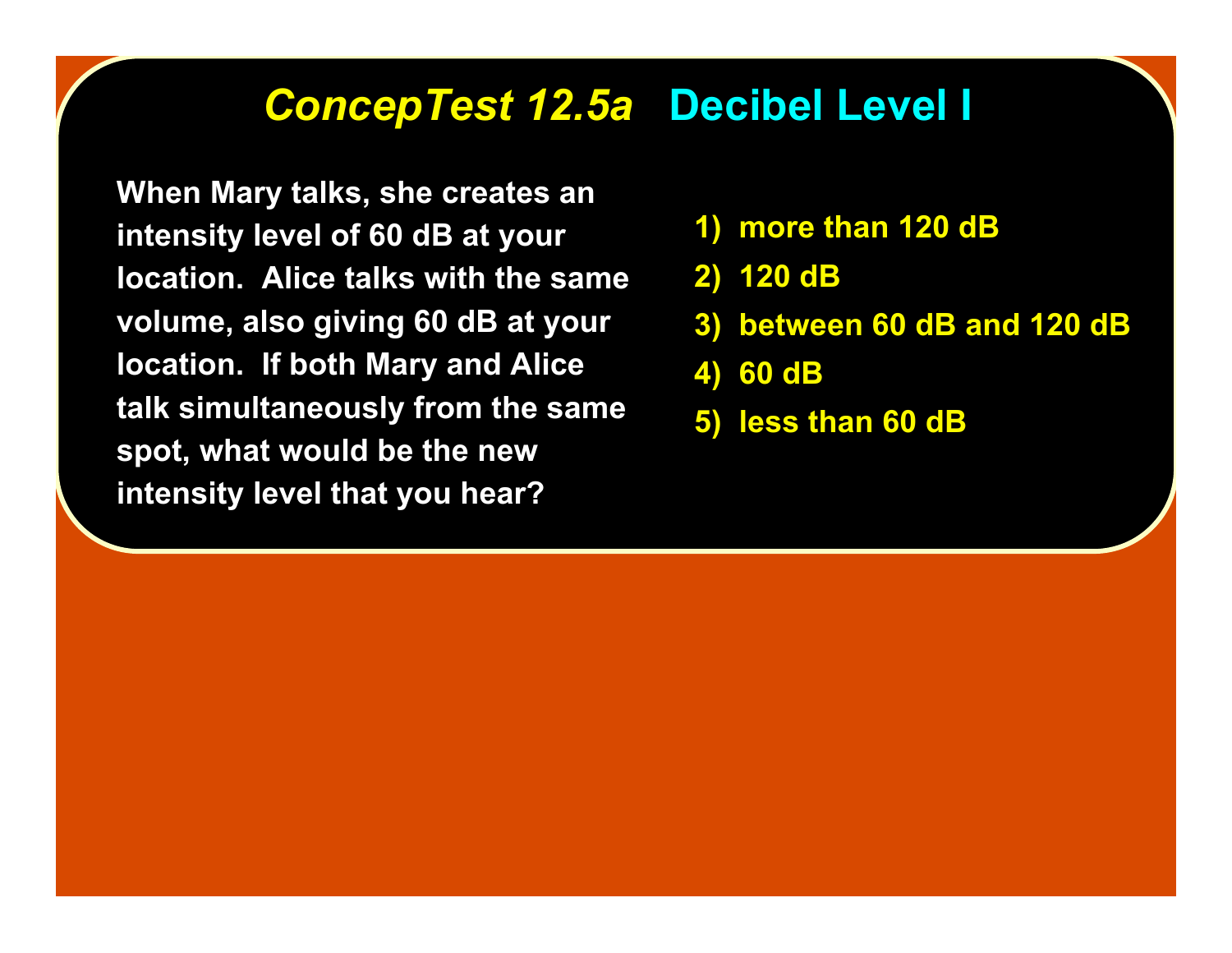#### *ConcepTest 12.5a ConcepTest 12.5a* **Decibel Level I**

**When Mary talks, she creates an intensity level of 60 dB at your location. Alice talks with the same volume, also giving 60 dB at your location. If both Mary and Alice talk simultaneously from the same spot, what would be the new intensity level that you hear?**

#### **1) more than 120 dB**

**2) 120 dB**

**3) between 60 dB and 120 dB**

**4) 60 dB**

**5) less than 60 dB**

**Recall that a difference of 10 dB in intensity level** β **corresponds to a factor of 101 in intensity. Similarly, a difference of 60 dB in** β **corresponds to a factor of 106 in intensity!! In this case, with two voices adding up, the intensity increases by only a factor of 2, meaning that the intensity level is higher by an amount equal to:** Δβ **= 10 log(2) = 3 dB. The new intensity level is** β **= 63 dB.**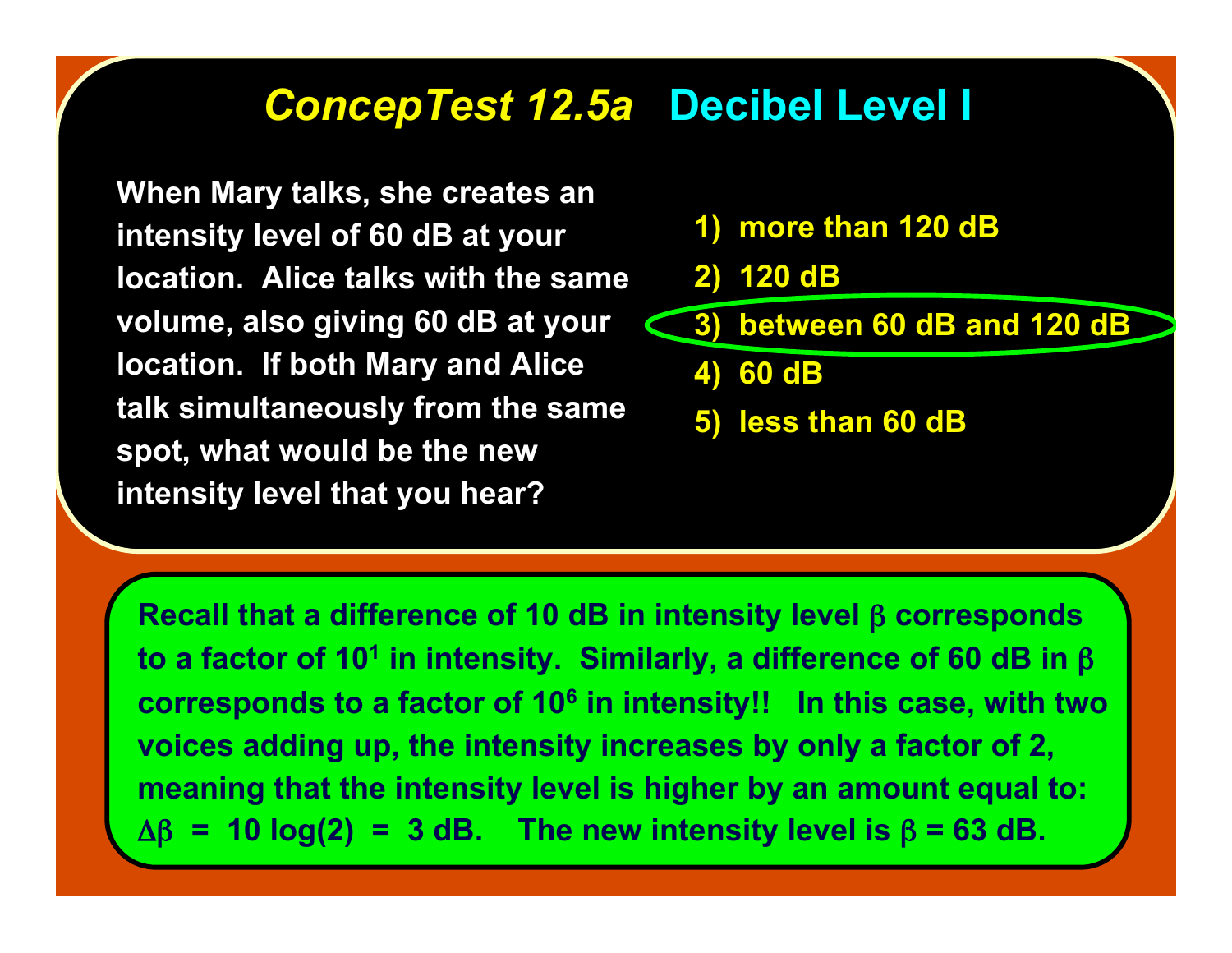#### *ConcepTest 12.5b ConcepTest 12.5b* **Decibel Level II**

**A quiet radio has an intensity level of about 40 dB. Busy street traffic has a level of about 70 dB. How much greater is the intensity of the street traffic compared to the radio?**

- **1) about the same**
- **2) about 10 times**
- **3) about 100 times**
- **4) about 1000 times**
- **5) about 10,000 times**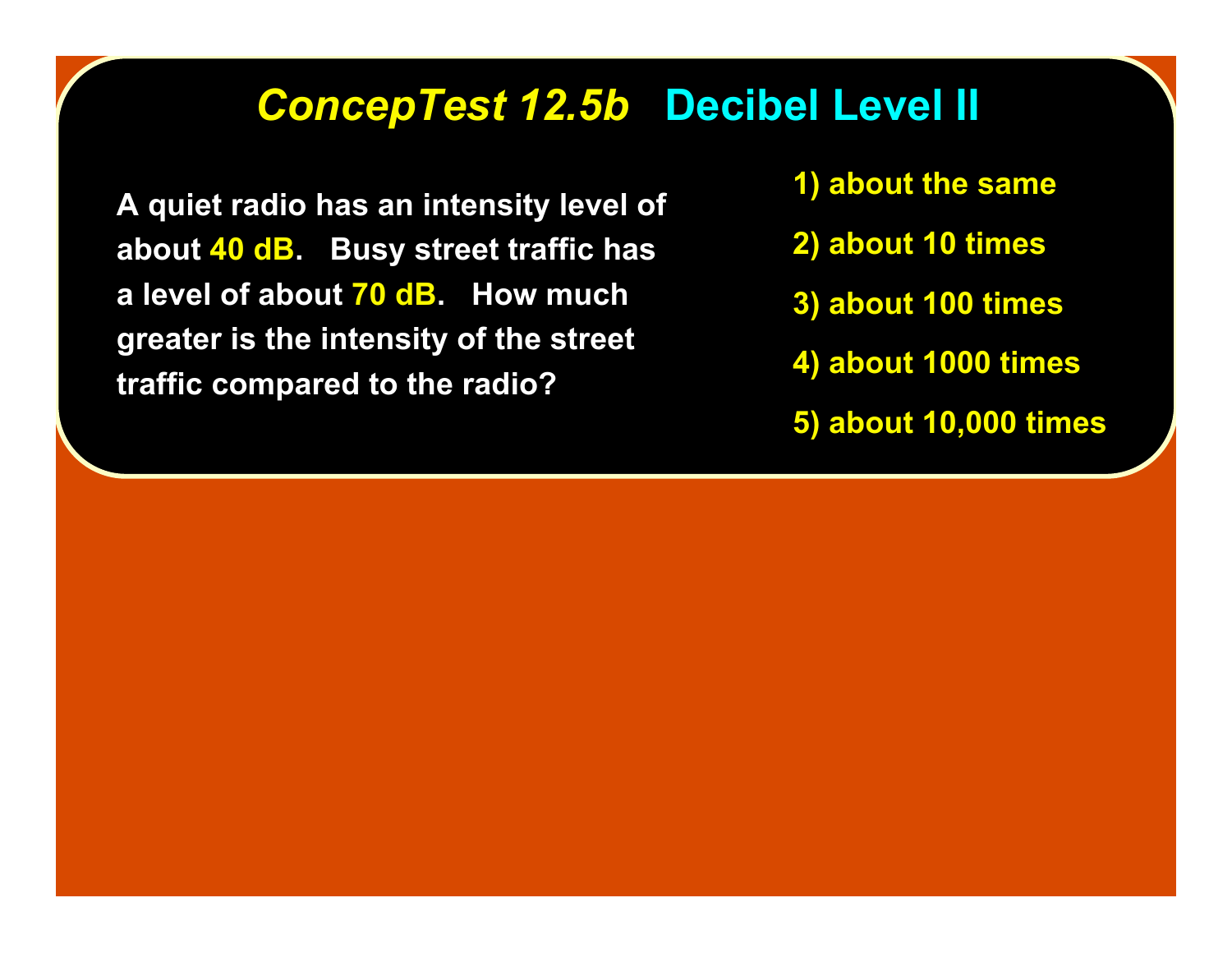#### *ConcepTest 12.5b ConcepTest 12.5b* **Decibel Level II**

**A quiet radio has an intensity level of about 40 dB. Busy street traffic has a level of about 70 dB. How much greater is the intensity of the street traffic compared to the radio?**

**1) about the same**

- **2) about 10 times**
- **3) about 100 times**

**4) about 1000 times**

**5) about 10,000 times**

**increase by 10 dB**  $\Rightarrow$  **increase intensity by factor of 10<sup>1</sup> (10)** 

 **increase by 20 dB** ⇒⇒ **increase intensity by factor of 102 (100)**

 **increase by 30 dB increase by 30 dB** ⇒⇒ **increase intensity by factor of 10 increase intensity by factor of 103 (1000) (1000)**

**Follow-up: What decibel level gives an intensity a million times greater?**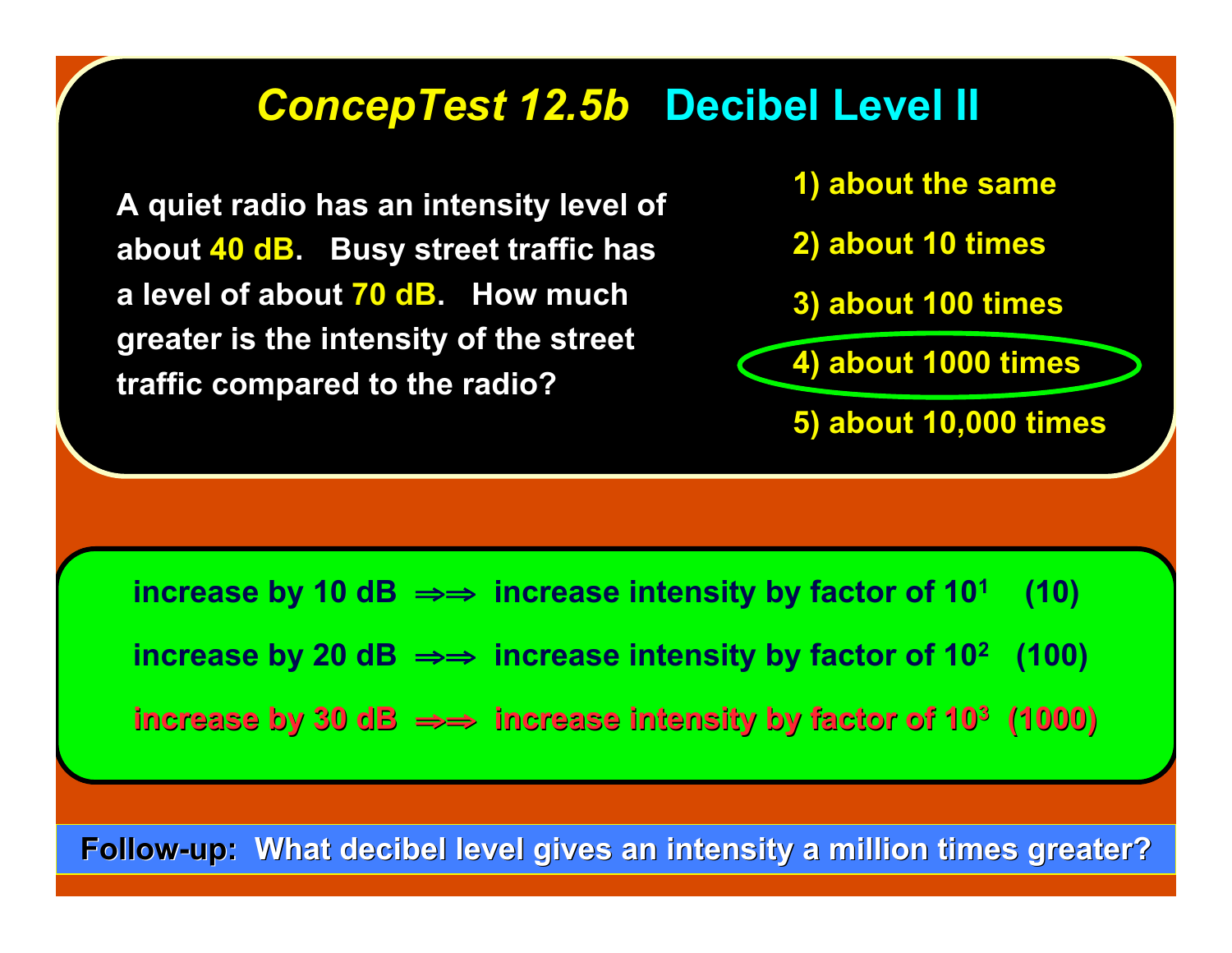#### *ConcepTest 12.5c ConcepTest 12.5c* **Decibel Level III**

**Intensity level is given by** β **= 10**  $\log (I/I_0)$  **with**  $I_0 = 10^{-12}$  **W/m<sup>2</sup>. The usual threshold of human hearing is defined as intensity level of** β **= 0 dB. What does this actually mean in terms of sound intensity?**

- **1) intensity is undefined at that level**
- **2) intensity is 100 W/m2**
- **3) intensity is 0.0 W/m2**
- **4) intensity is 10-12 W/m2**
- **5) intensity is 1.0 W/m2**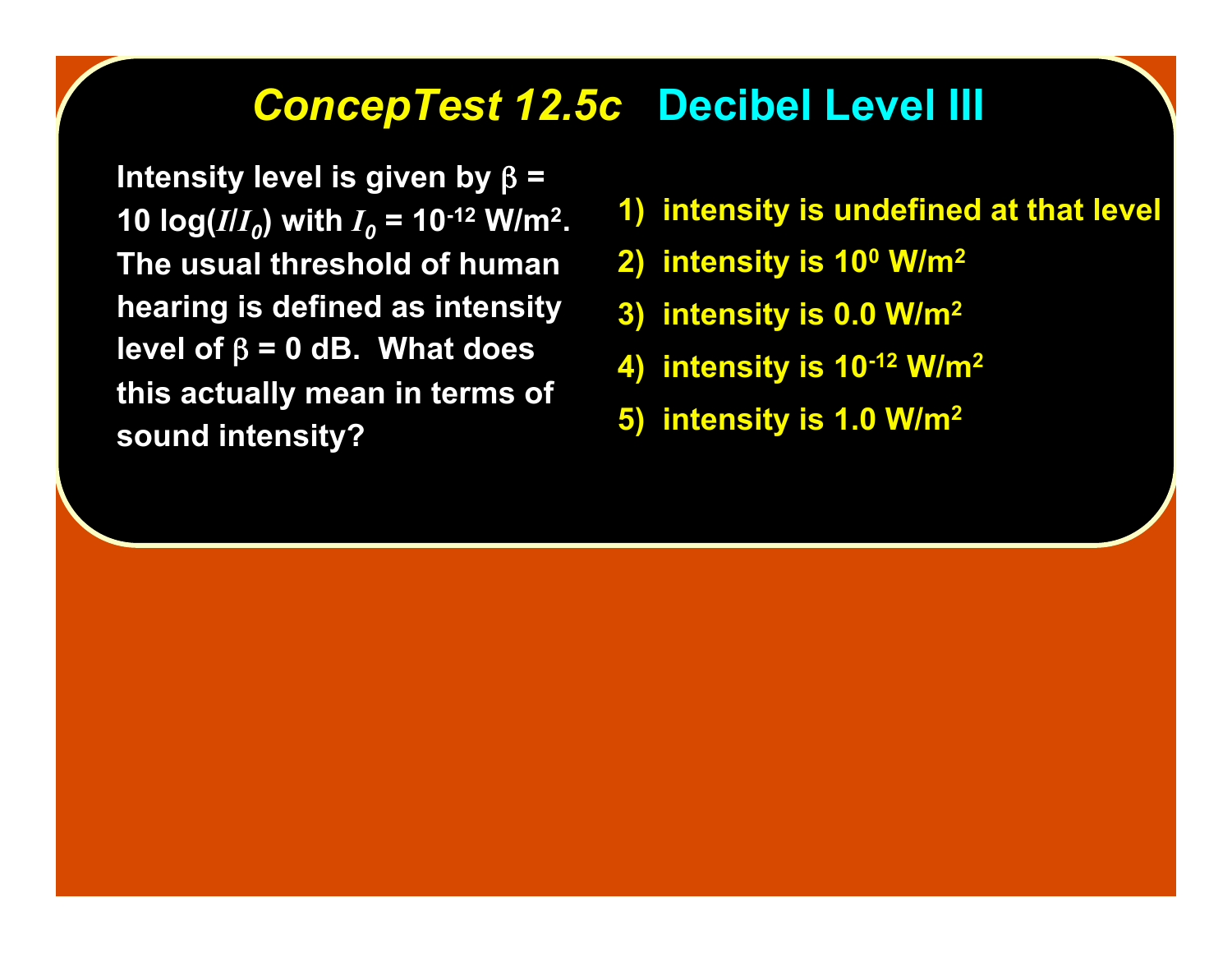#### *ConcepTest 12.5c ConcepTest 12.5c* **Decibel Level III**

**Intensity level is given by** β **= 10 log(***I***/***I***<sub>***0***</sub>) with**  $I_0 = 10^{-12}$  **W/m<sup>2</sup>. The usual threshold of human hearing is defined as intensity level of** β **= 0 dB. What does this actually mean in terms of sound intensity?**

- **1) intensity is undefined at that level**
- **2) intensity is 100 W/m2**
- **3) intensity is 0.0 W/m2**
- **4) intensity is 10-12 W/m2**

**5) intensity is 1.0 W/m2**

**In order for** β to be equal to zero, the term  $log(I/I_0)$ **must also be zero. This occurs when the argument is 1.0, because log(1.0) = 0. In other words, the value of** *I* must be equal to  $I_0$ .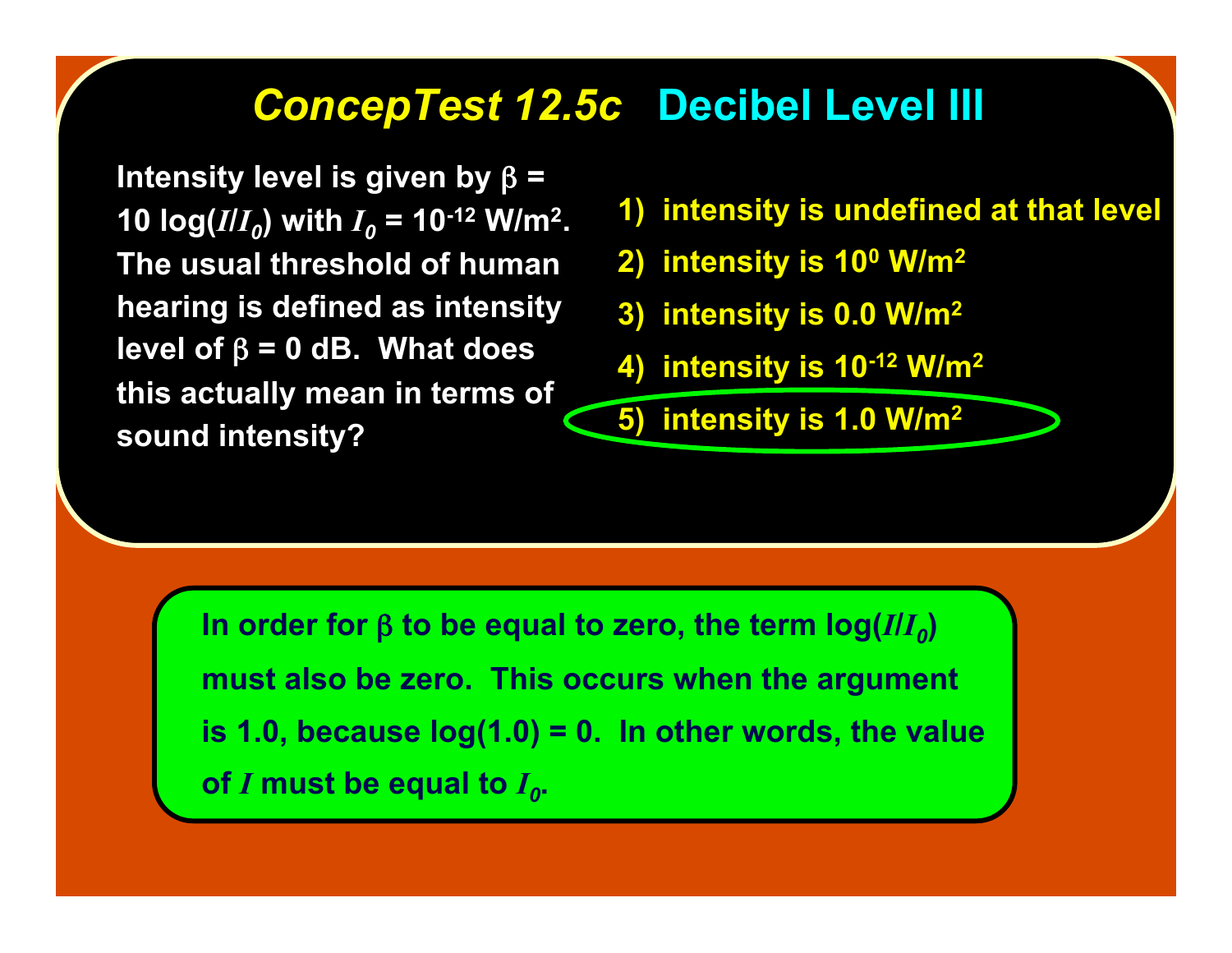## *ConcepTest 12.6a ConcepTest 12.6a* **Pied Piper I**

**You have a long pipe and a short pipe. Which one has the higher frequency?**

- **1) the long pipe**
- **2) the short pipe**
- **3) both have the same frequency**
- **4) depends on the speed of sound in the pipe**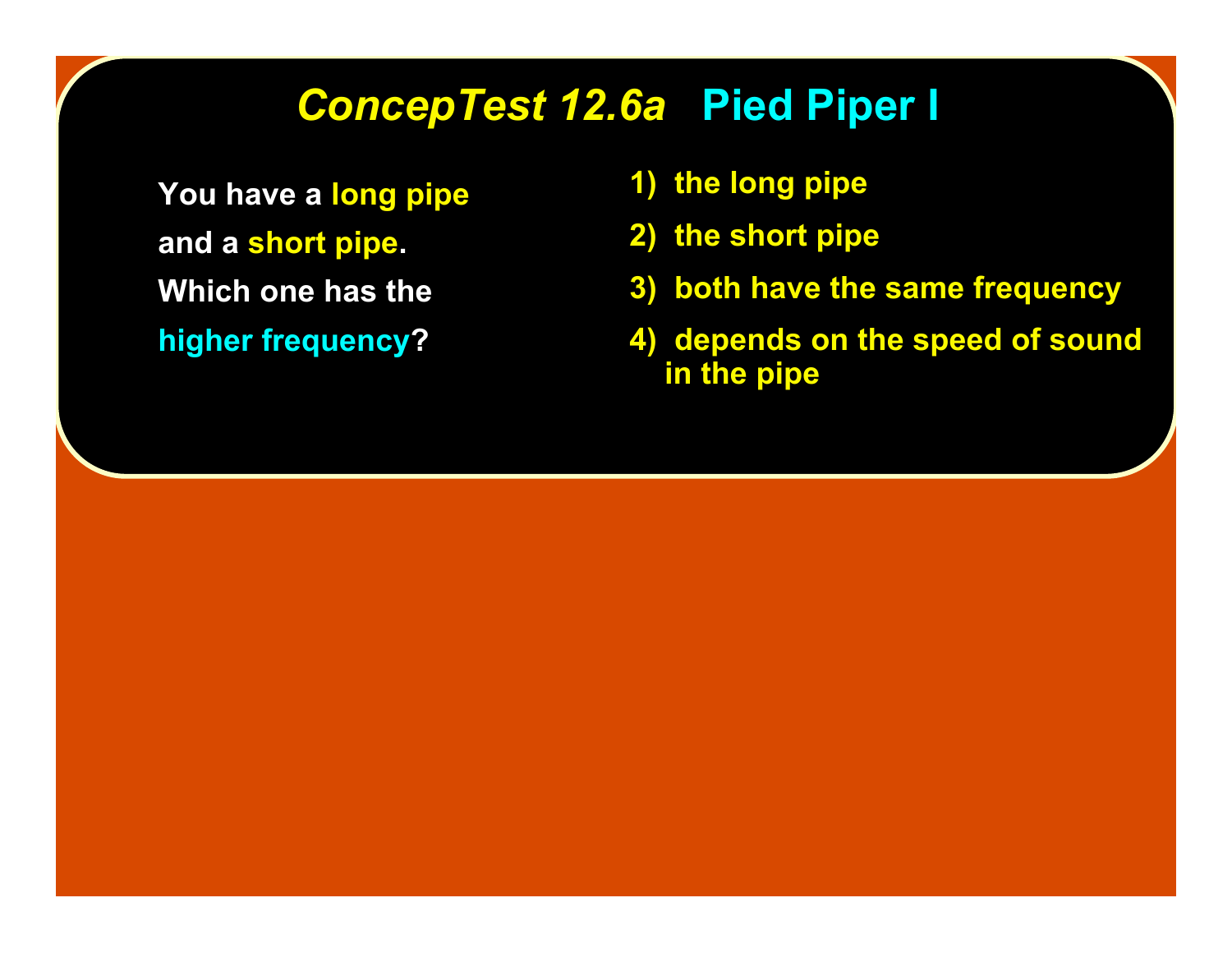## *ConcepTest 12.6a ConcepTest 12.6a* **Pied Piper I**

**You have a long pipe and a short pipe. Which one has the higher frequency?**

**1) the long pipe**

**2) the short pipe**

- **3) both have the same frequency**
- **4) depends on the speed of sound in the pipe**

**A shorter pipe shorter pipe means that the standing wave in the pipe would have a shorter wavelength. Since the wave speed remains the same, the frequency frequency has to be higher has to be higher in the short pipe.**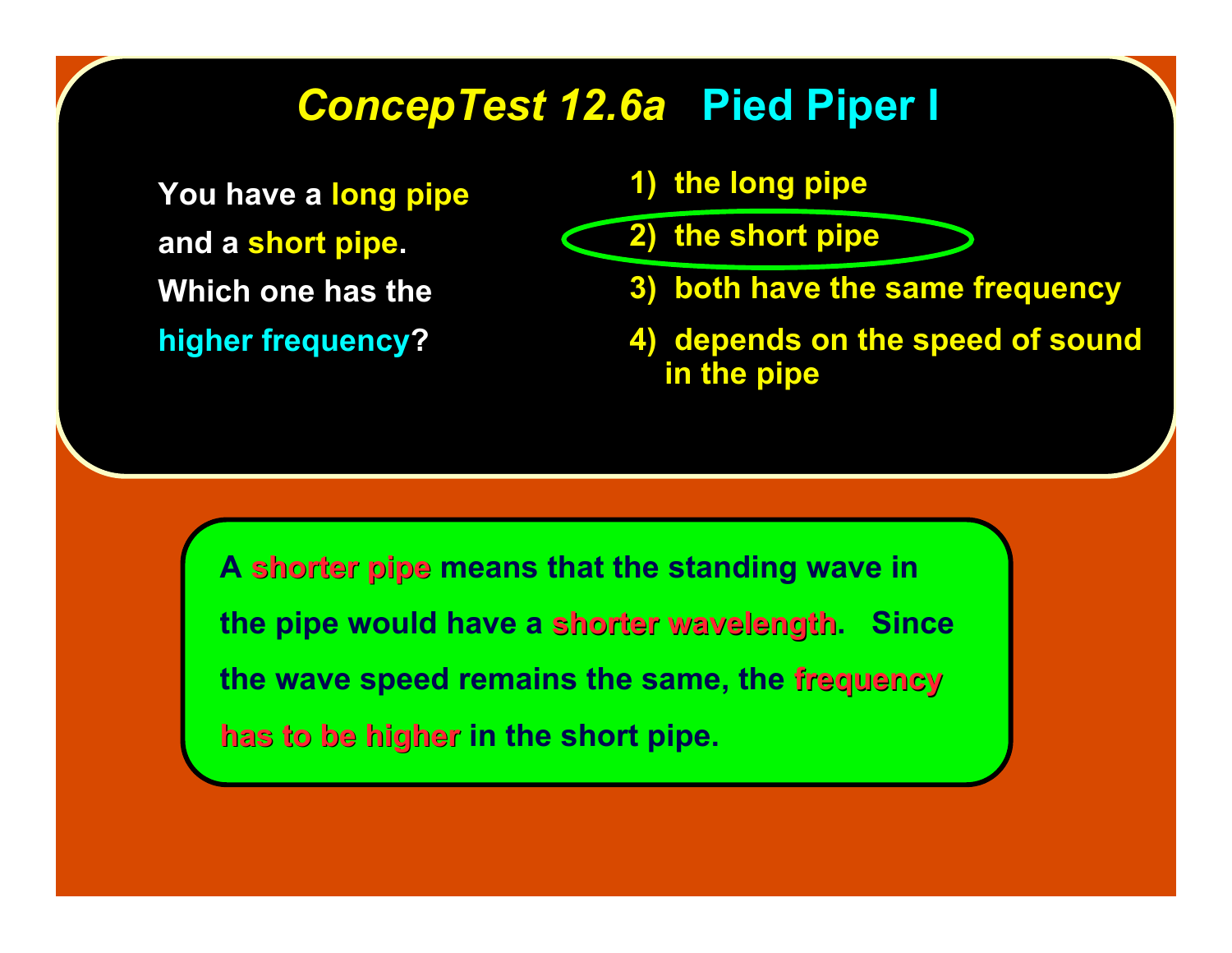#### *ConcepTest 12.6b ConcepTest 12.6b* **Pied Piper II**

**A wood whistle has a variable length. You just heard the tone from the whistle at maximum length. If the air column is made shorter by moving the end stop, what happens to the frequency?**

- **1) frequency will increase**
- **2) frequency will not change**
- **3) frequency will decrease**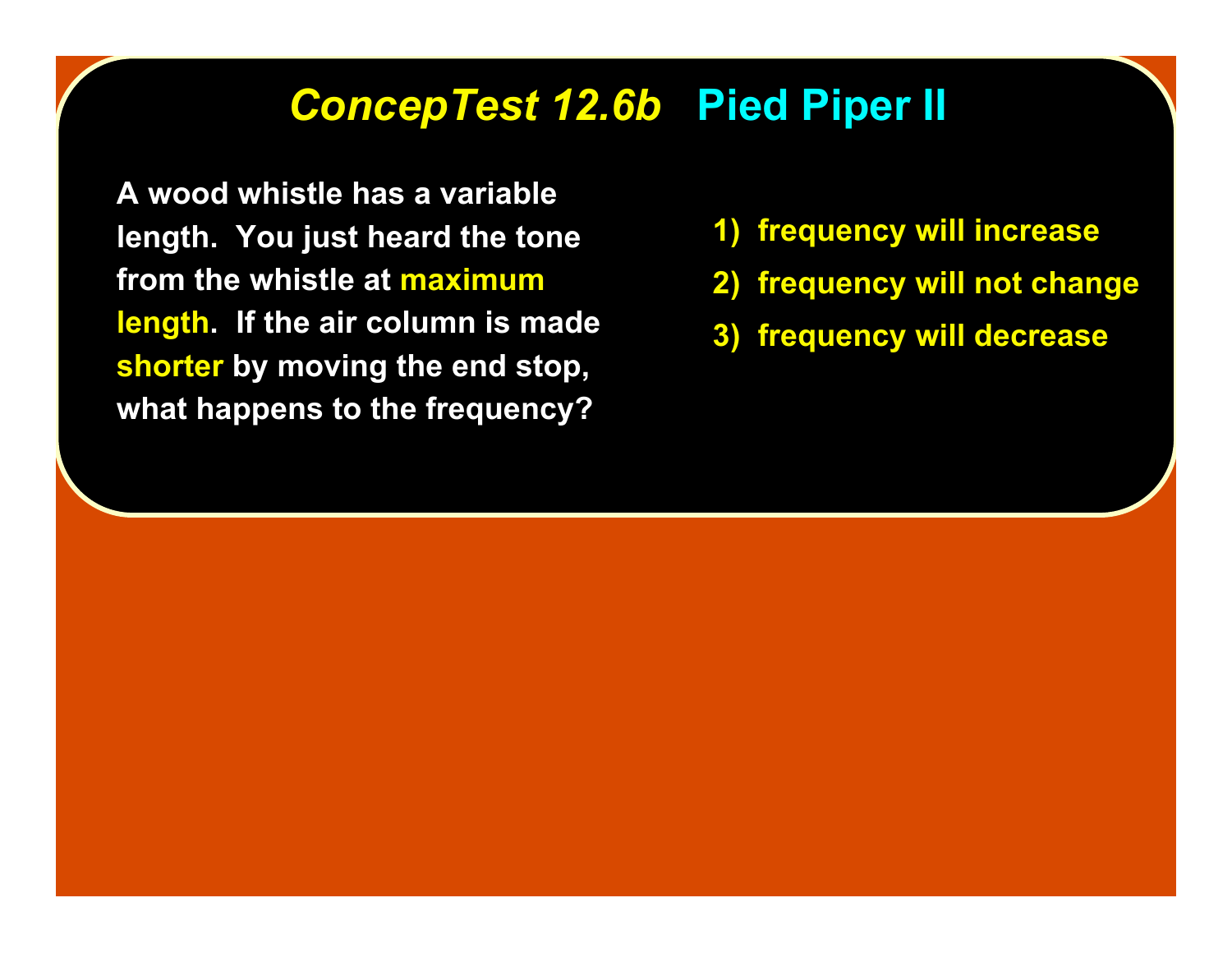#### *ConcepTest 12.6b ConcepTest 12.6b* **Pied Piper II**

**A wood whistle has a variable length. You just heard the tone from the whistle at maximum length. If the air column is made shorter by moving the end stop, what happens to the frequency?**

**1) frequency will increase**

- **2) frequency will not change**
- **3) frequency will decrease**

A shorter pipe means that the standing wave in the pipe would **have a shorter wavelength.** Since the wave speed remains **the same, and since we know that**  $v = f \lambda$ **, then we see that the frequency has to increase when the pipe is made shorter.**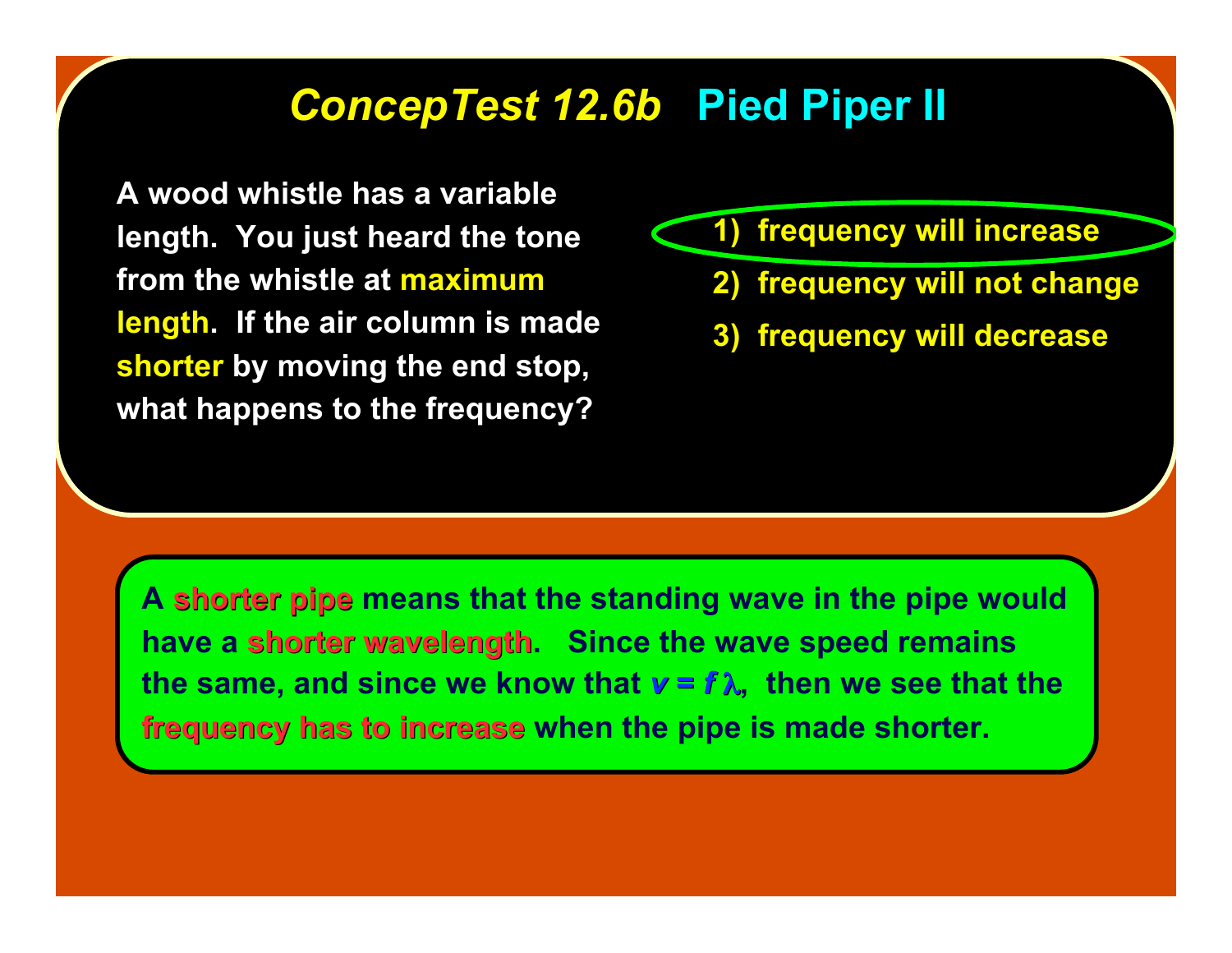#### *ConcepTest 12.6c ConcepTest 12.6c* **Pied Piper III**

**If you blow across the opening of a partially filled soda bottle, you hear a tone. If you take a big sip of soda and then blow across the opening again, how will the frequency of the tone change?**

- **1) frequency will increase**
- **2) frequency will not change**
- **3) frequency will decrease**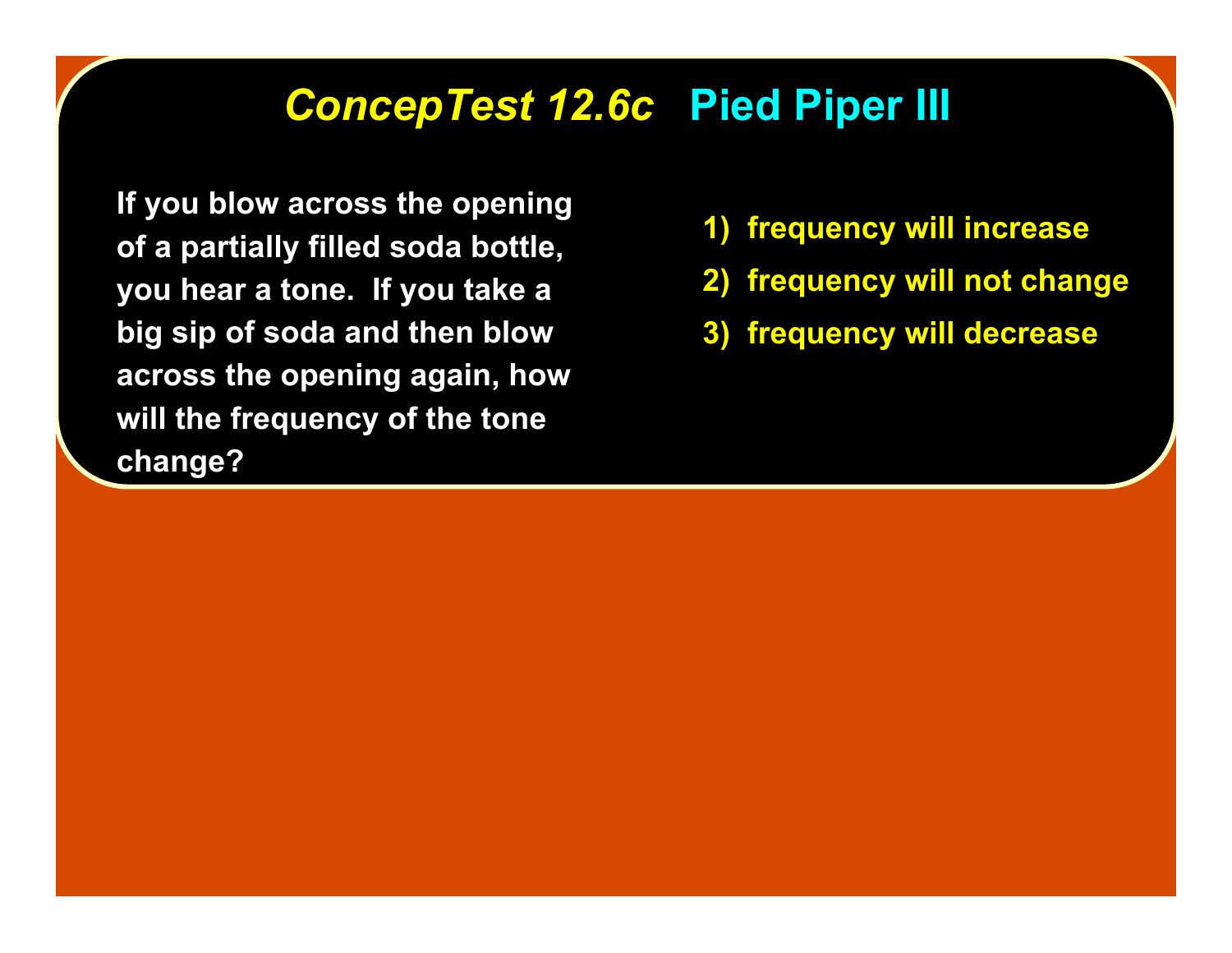#### *ConcepTest 12.6c ConcepTest 12.6c* **Pied Piper III**

**If you blow across the opening of a partially filled soda bottle, you hear a tone. If you take a big sip of soda and then blow across the opening again, how will the frequency of the tone change?**

- **1) frequency will increase**
- **2) frequency will not change**

**3) frequency will decrease**

**By drinking some of the soda, you have effectively increased the length of the air column in the bottle. A longer pipe means that the standing wave in the bottle would have a longer wavelength longer wavelength. Since the wave speed remains the same, and since we know that**  $v = f \lambda$ , then we see that the **frequency has to be lower.** 

**Follow-up: Why doesn't the wave speed change?**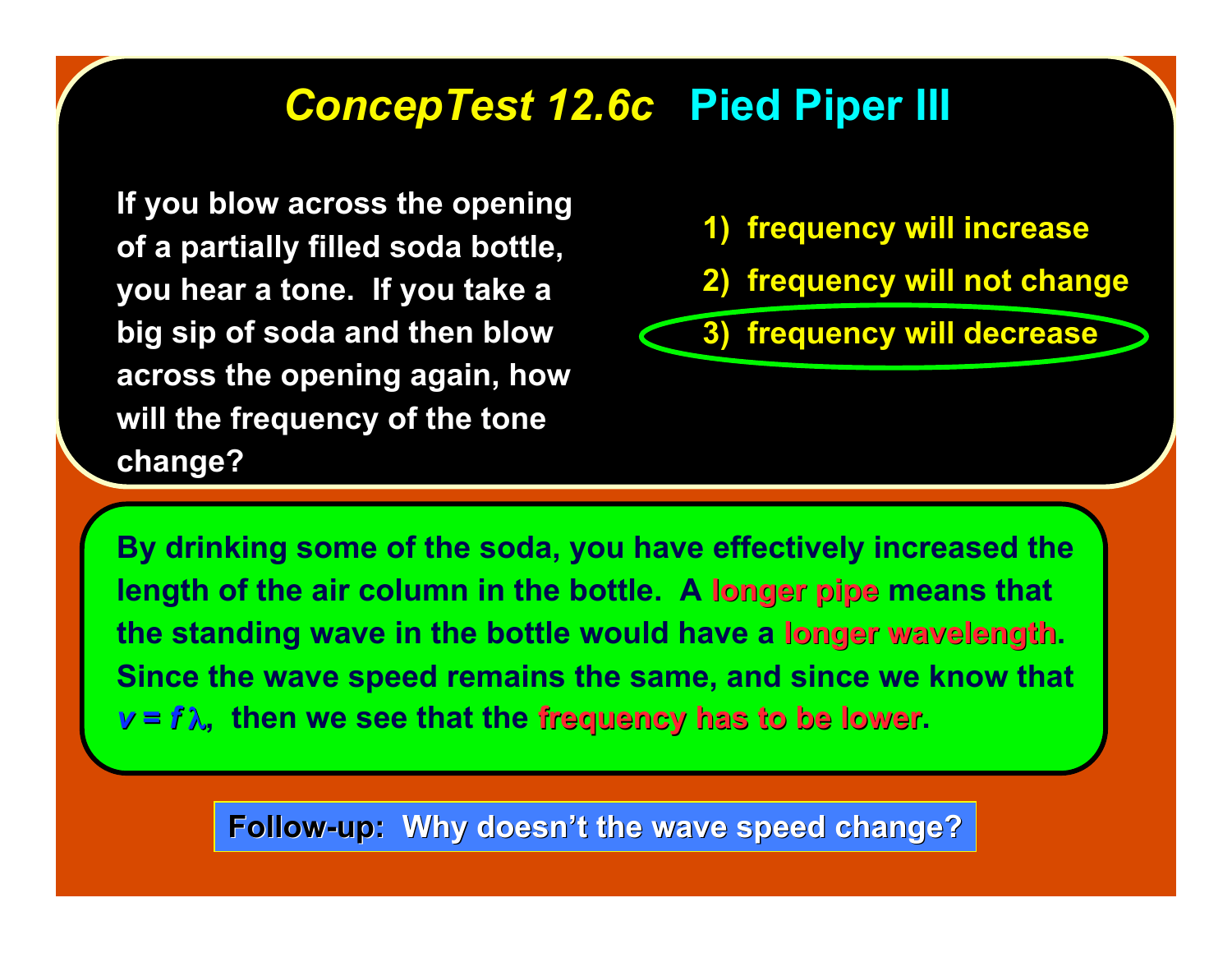#### *ConcepTest 12.7 ConcepTest 12.7* **Open and Closed Pipes**

**You blow into an open pipe and produce a tone. What happens to the frequency of the tone if you close the end of the pipe and blow into it again?**

- **1) depends on the speed of sound in the pipe**
- **2) you hear the same frequency**
- **3) you hear a higher frequency**
- **4) you hear a lower frequency**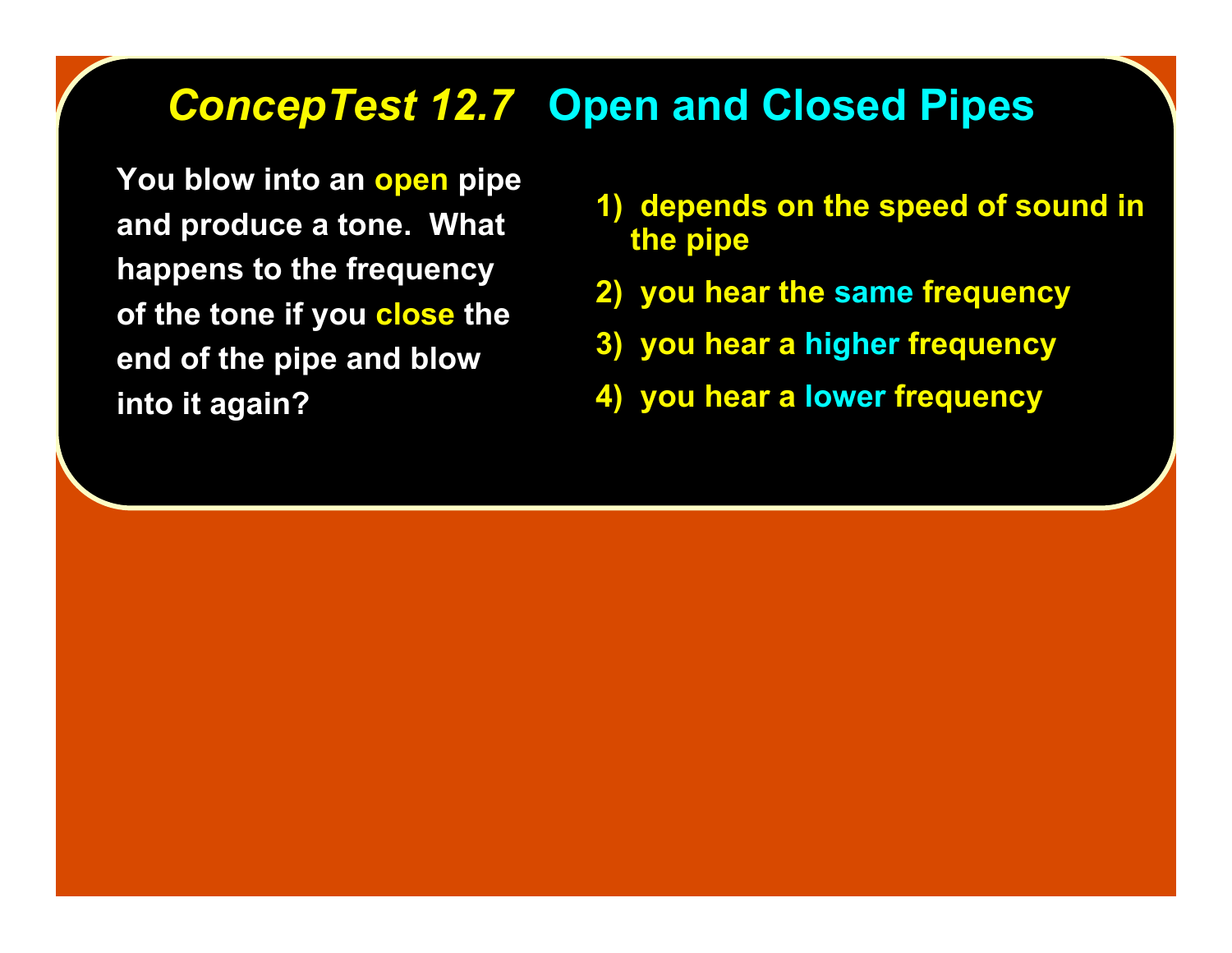## *ConcepTest 12.7 ConcepTest 12.7* **Open and Closed Pipes**

**You blow into an open pipe and produce a tone. What happens to the frequency of the tone if you close the end of the pipe and blow into it again?**

- **1) depends on the speed of sound in the pipe**
- **2) you hear the same frequency**
- **3) you hear a higher frequency**

**4) you hear a lower frequency**

**In the open pipe open pipe, 1/2 of a wave 1/2 of a wave "fits" into the pipe, while in the closed pipe, only 1/4 of a wave 1/4 of a wave fits. Because the wavelength is larger in the closed wavelength is larger in the closed pipe, the frequency will be lower frequency will be lower.**

**Follow-up: What would you have to do to the pipe to increase the frequency? to the pipe to increase the frequency?**

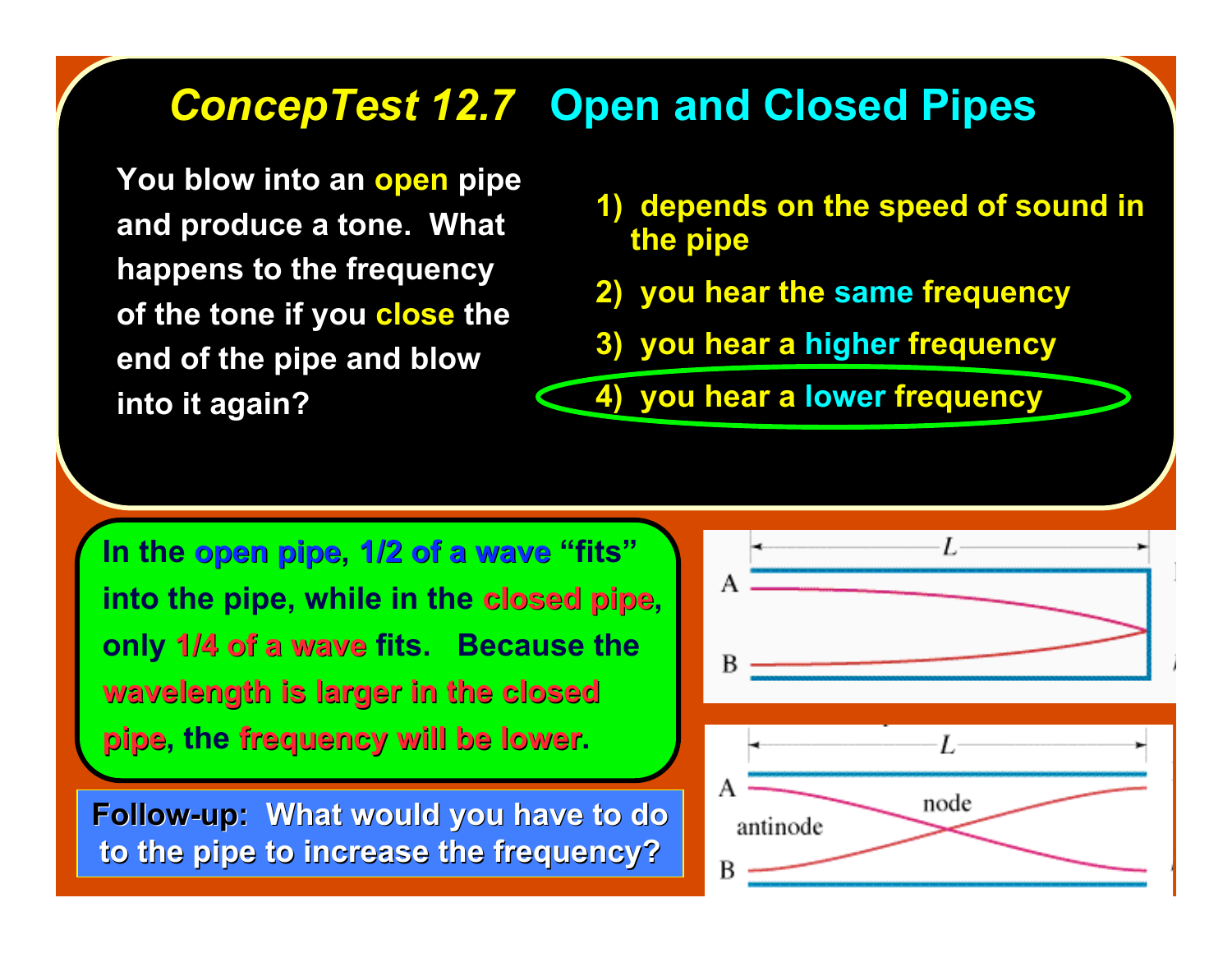#### *ConcepTest 12.8 ConcepTest 12.8* **Out of Tune**

**When you tune a guitar string, what physical characteristic of the string are you actually changing?**

- **1) the tension in the string**
- **2) the mass per unit length of the string**
- **3) the composition of the string**
- **4) the overall length of the string**
- **5) the inertia of the string**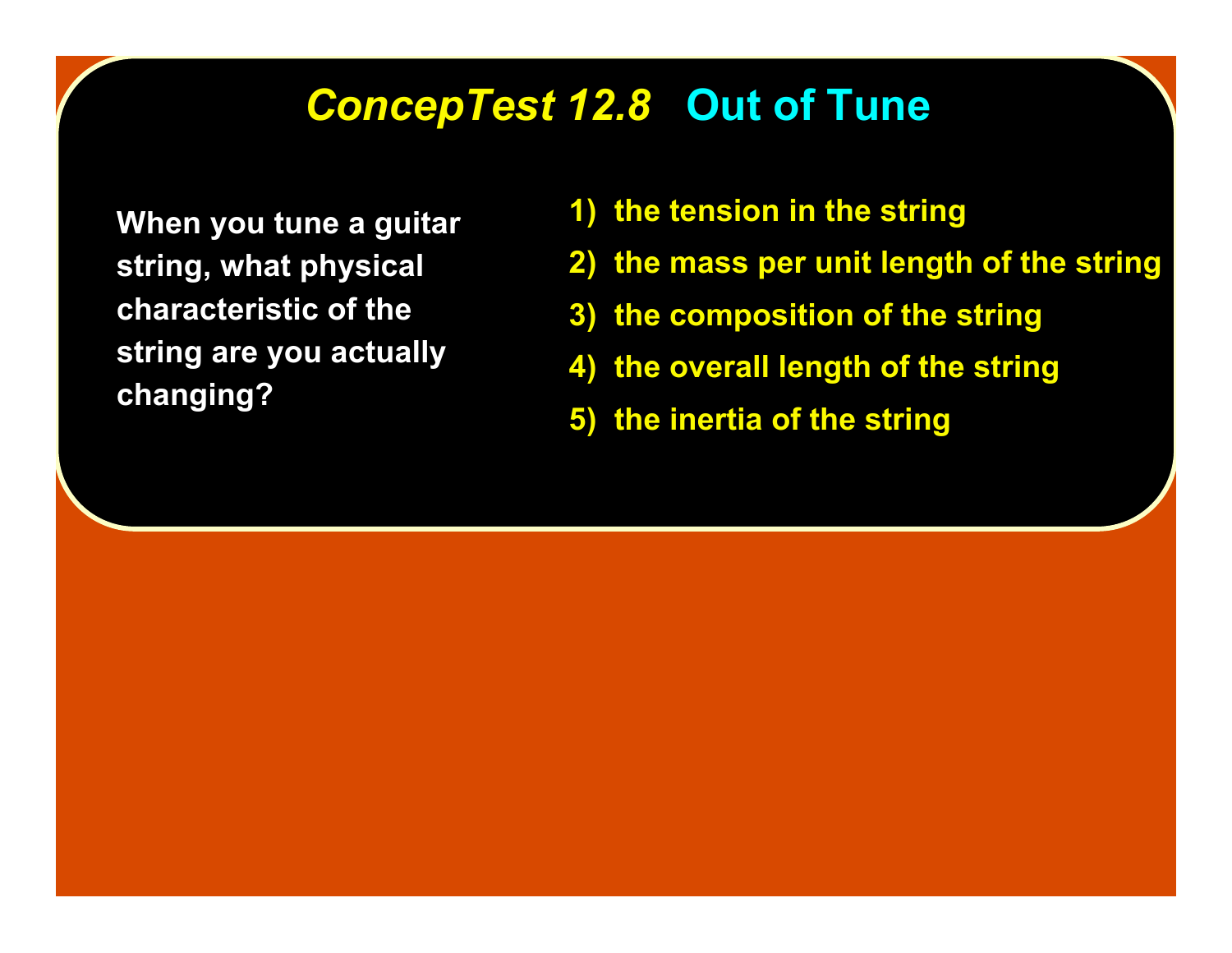#### *ConcepTest 12.8 ConcepTest 12.8* **Out of Tune**

**When you tune a guitar string, what physical characteristic of the string are you actually changing?**

- **1) the tension in the string**
- **2) the mass per unit length of the string**
- **3) the composition of the string**
- **4) the overall length of the string**
- **5) the inertia of the string**

**By tightening (or loosening) the knobs on the neck of the guitar, you are changing the tension changing the tension in the string. This alters the wave speed, and therefore alters the frequency of the fundamental standing wave because** *f* **=** *v***/2***L* **.**

**Follow-up: To increase frequency, do you tighten or loosen the strings?**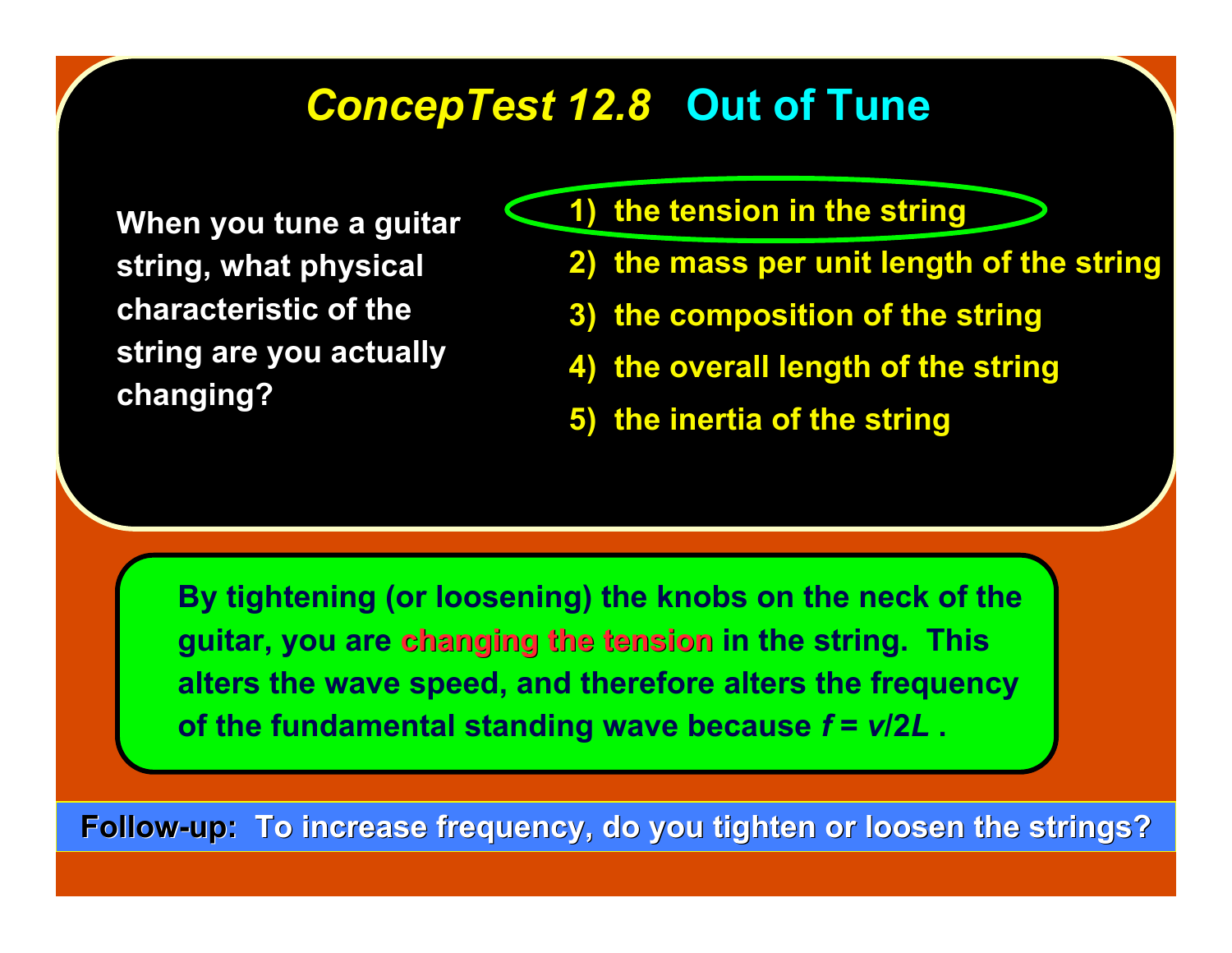## *ConcepTest 12.9 ConcepTest 12.9* **Interference**

**Speakers A and B emit sound waves of**  $\lambda = 1$  **m, which interfere constructively at a donkey located far away (say, 200 m). What happens to the sound intensity if speaker A steps back 2.5 m?**

- **1) intensity increases**
- **2) intensity stays the same**
- **3) intensity goes to zero**
- **4) impossible to tell**

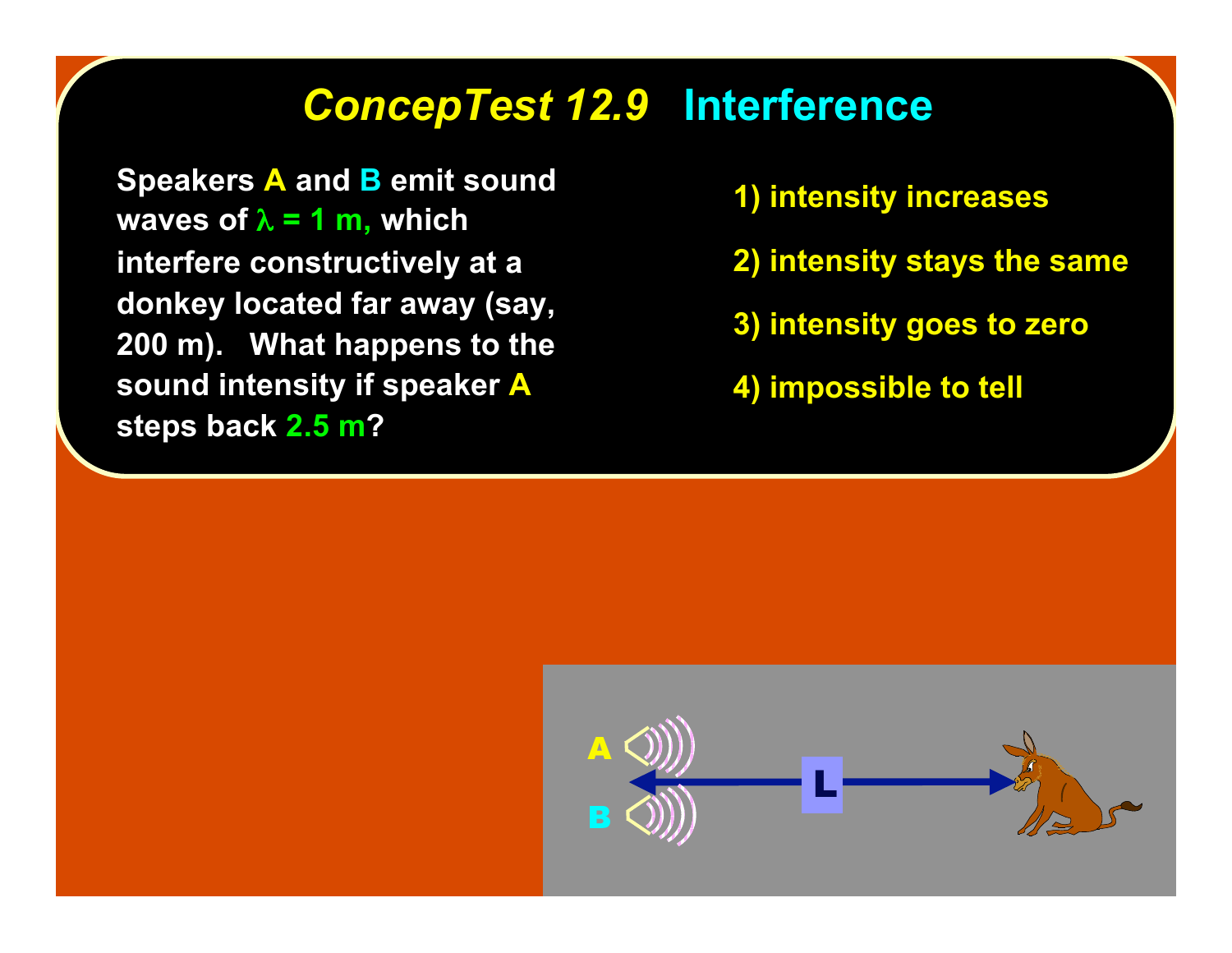# *ConcepTest 12.9 ConcepTest 12.9* **Interference**

**Speakers A and B emit sound waves of**  $\lambda = 1$  **m, which interfere constructively at a donkey located far away (say, 200 m). What happens to the sound intensity if speaker A steps back 2.5 m?**

**1) intensity increases**

**2) intensity stays the same**

**3) intensity goes to zero**

**4) impossible to tell**

**If** λ **= 1 m, then a shift of 2.5 m corresponds to 2.5**λ**, which puts the two waves out of phase, leading to destructive interference.** The sound intensity will therefore go to **zero.**

**Follow-up: What if you move back by 4 m? move back by 4 m?**

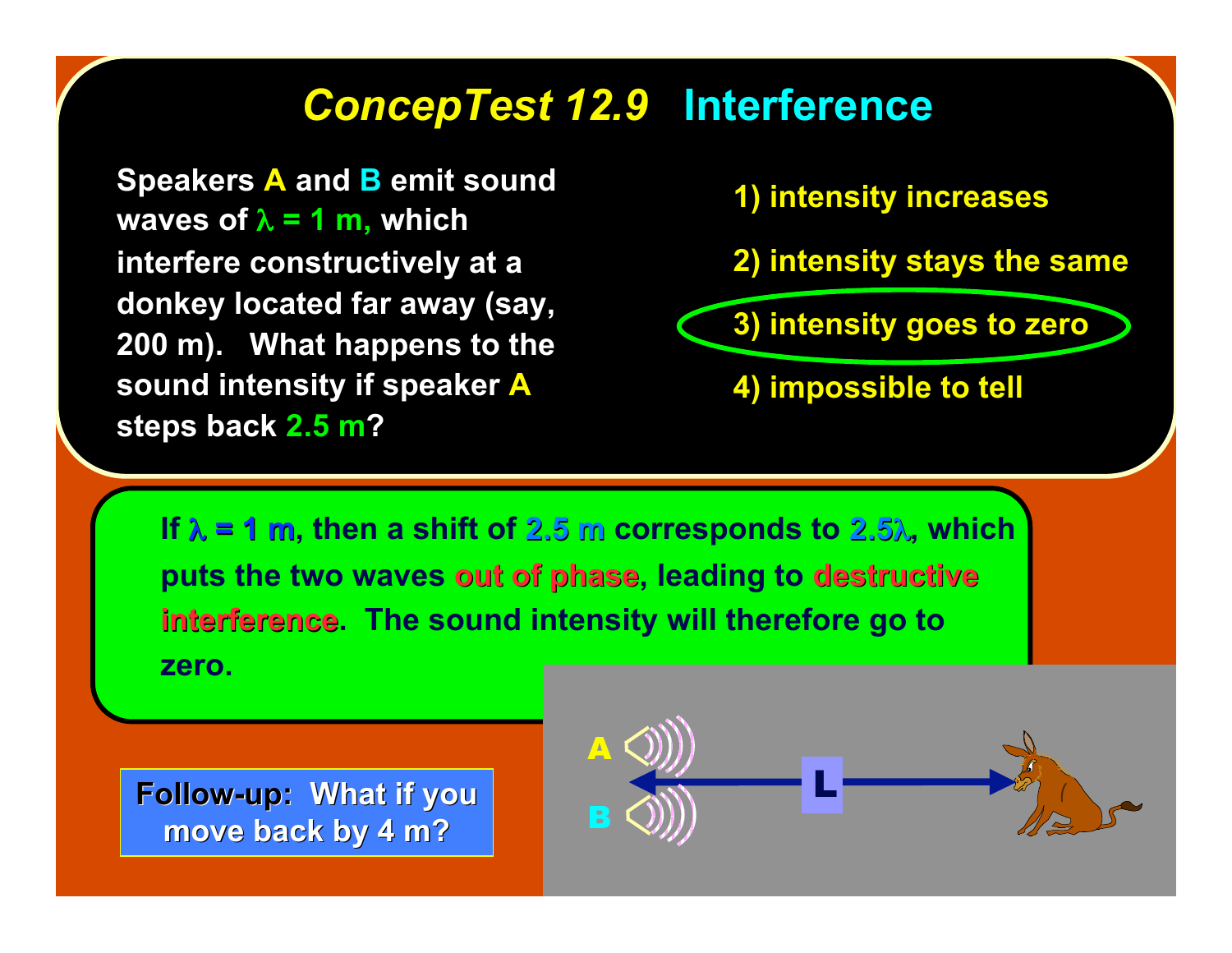#### *ConcepTest 12.10 ConcepTest 12.10* **Beats**

**The traces below show beats that occur when two different pairs of waves interfere. For which case is the** *difference in frequency* **of the original waves** *greater***?**

- **1) pair 1**
- **2) pair 2**
- **3) same for both pairs**
- **4) impossible to tell by just looking**

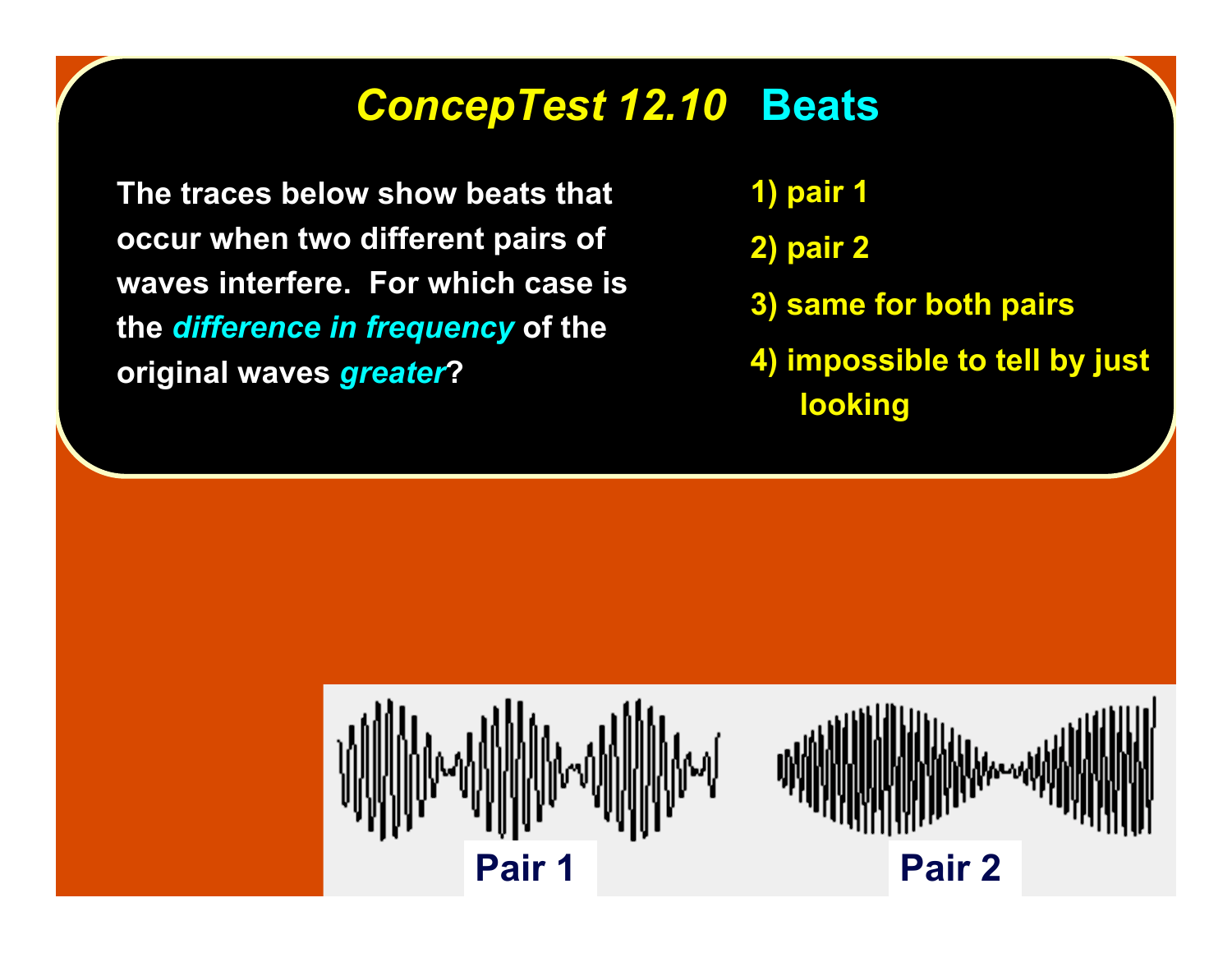#### *ConcepTest 12.10 ConcepTest 12.10* **Beats**

**The traces below show beats that occur when two different pairs of waves interfere. For which case is the** *difference in frequency* **of the original waves** *greater***?**

**1) pair 1**

**2) pair 2**

**3) same for both pairs**

**4) impossible to tell by just looking**

**Recall that the beat frequency is the difference in frequency between the two waves:**  $f_{\text{heat}} = f_2 - f_1$ 

**Pair 1 has the greater beat frequency (more oscillations in same time period), so Pair 1 has the greater frequency difference greater frequency difference.**

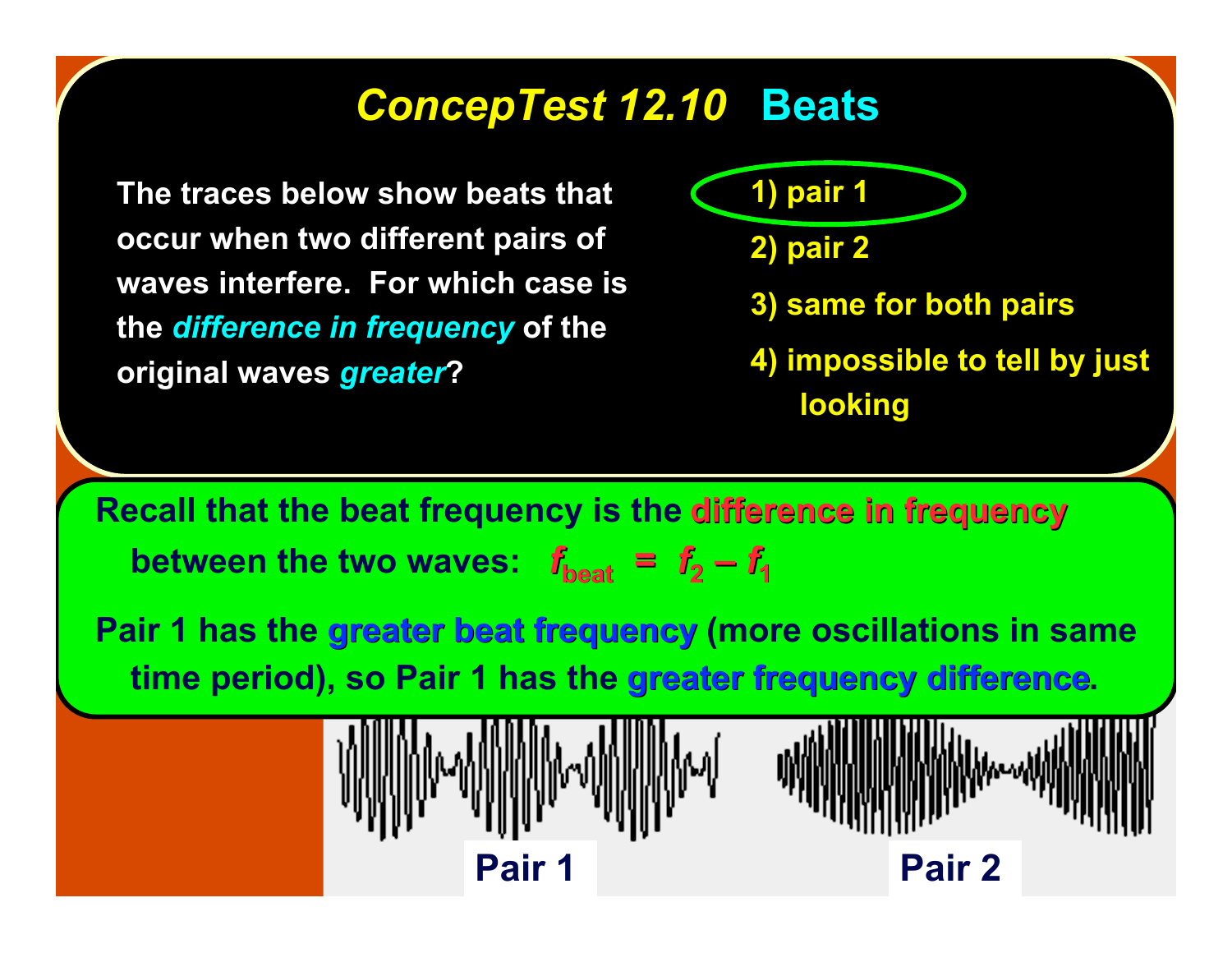#### *ConcepTest 12.11a ConcepTest 12.11a* **Doppler Effect I**

**Observers A, B, and C listen to a moving source of sound. The location of the wave fronts of the moving source with respect to the observers is shown below. Which of the following is true?**

- **1) frequency is highest at A**
- **2) frequency is highest at B**
- **3) frequency is highest at C**
- **4) frequency is the same at all three points**

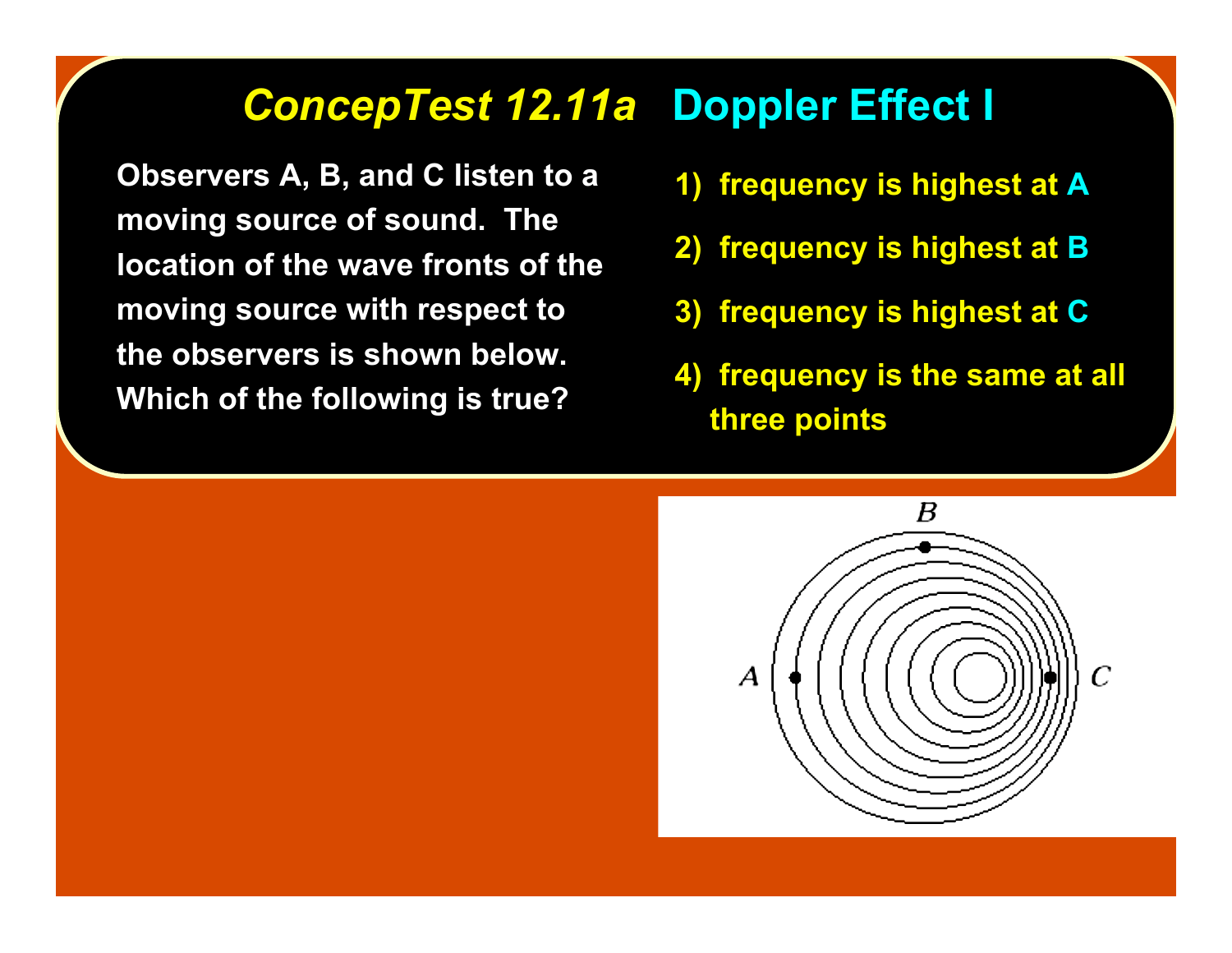#### *ConcepTest 12.11a ConcepTest 12.11a* **Doppler Effect I**

**Observers A, B, and C listen to a moving source of sound. The location of the wave fronts of the moving source with respect to the observers is shown below. Which of the following is true?**

- **1) frequency is highest at A**
- **2) frequency is highest at B**
- **3) frequency is highest at C**
	- **4) frequency is the same at all three points**

**The number of wave fronts hitting observer C observer C per unit time is greatest – thus the observed frequency is highest there.**



**Follow-up: Where is the frequency lowest?**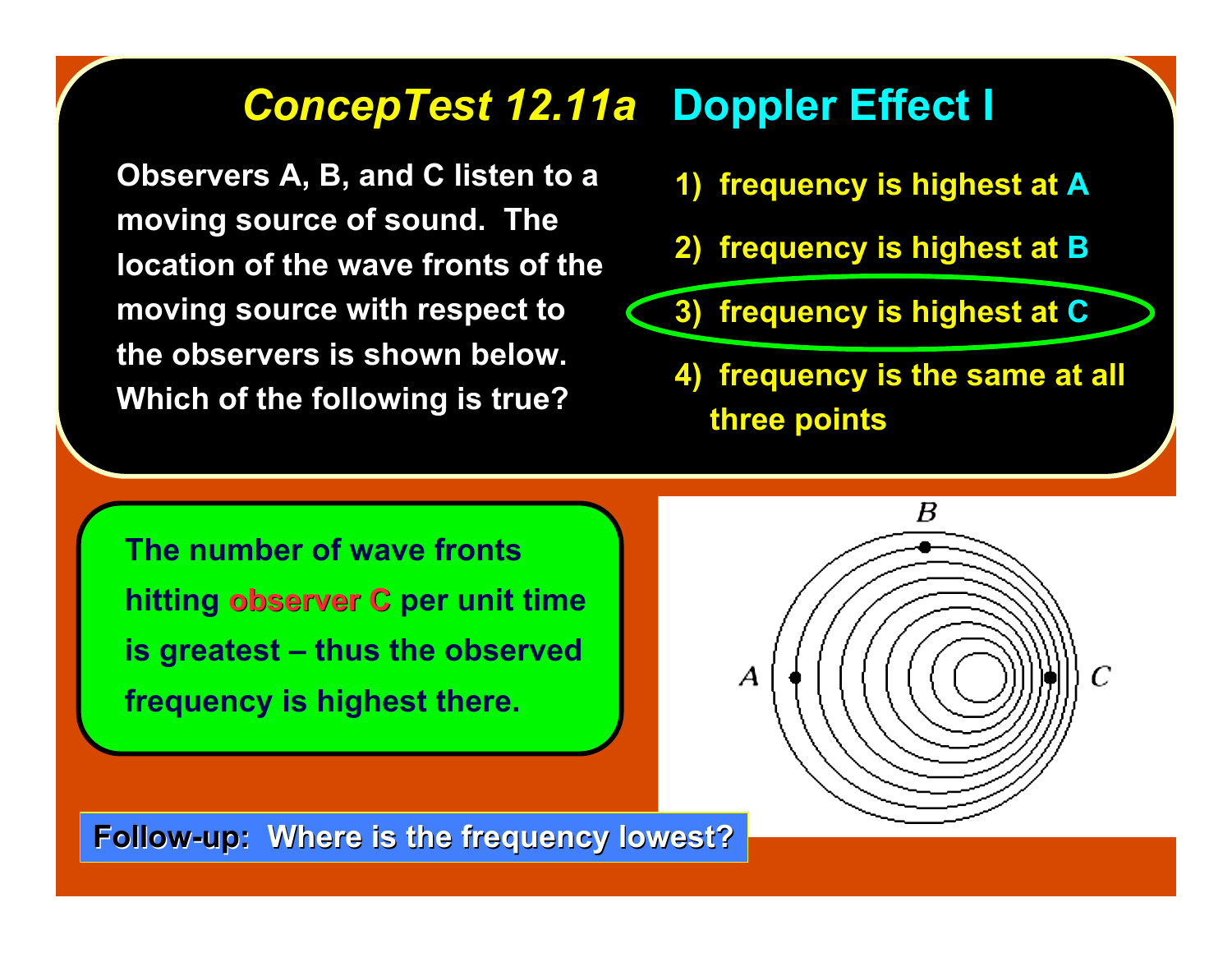## *ConcepTest 12.11b ConcepTest 12.11b* **Doppler Effect II**

**You are heading toward an island in a speedboat and you see your friend standing on the shore, at the base of a cliff. You sound the boat's horn to alert your friend of your arrival. If the horn has a rest frequency of**  $f_0$ **, what frequency does your friend hear?**

- **1)** lower than  $f<sub>0</sub>$
- **2)** equal to  $f<sub>0</sub>$
- **3) higher than**  $f<sub>0</sub>$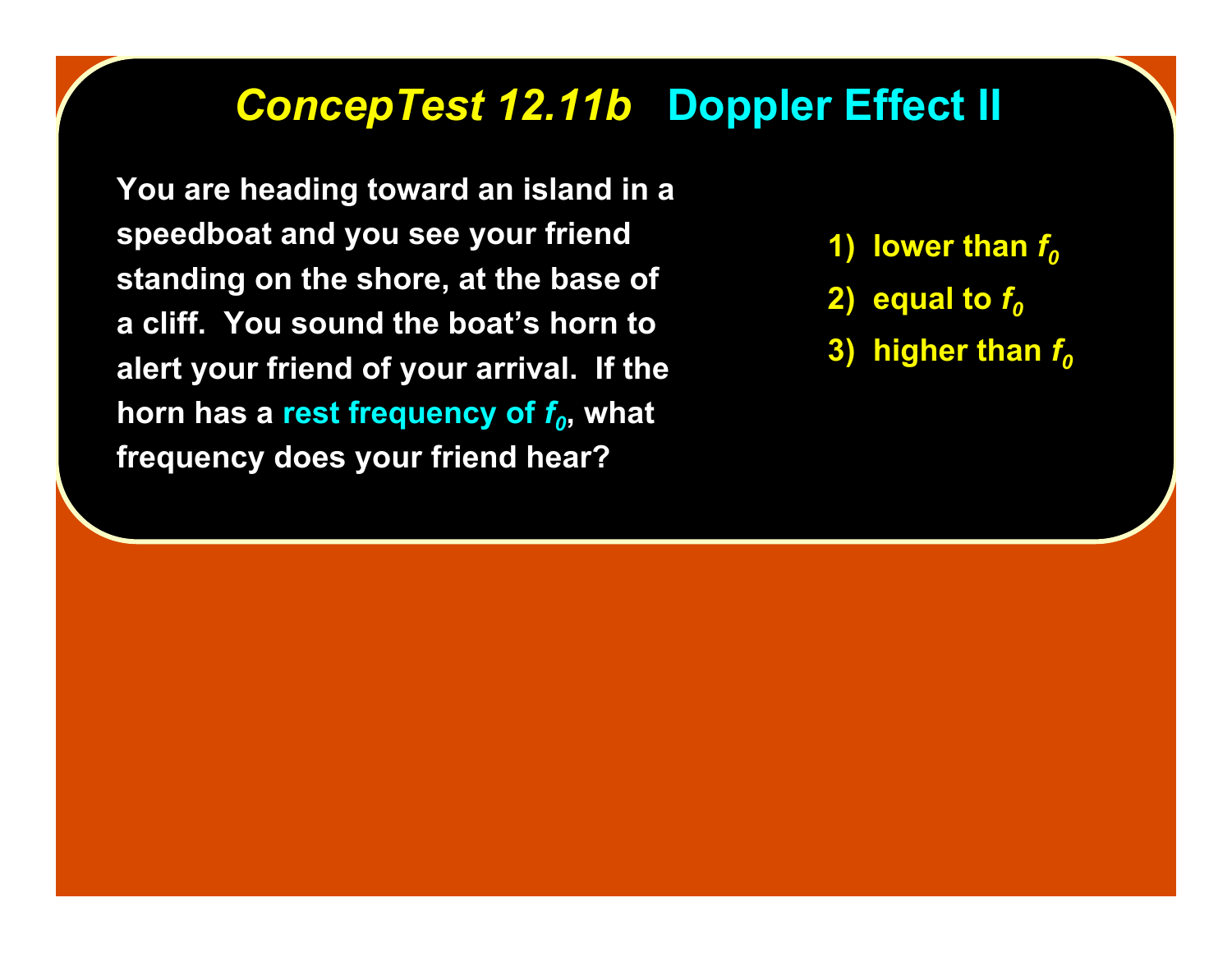## *ConcepTest 12.11b ConcepTest 12.11b* **Doppler Effect II**

**You are heading toward an island in a speedboat and you see your friend standing on the shore, at the base of a cliff. You sound the boat's horn to alert your friend of your arrival. If the horn has a rest frequency of**  $f_0$ **, what frequency does your friend hear?**



**Due to the approach of the source approach of the source toward the stationary observer, the frequency is shifted higher. This is the same situation as depicted in the previous question.**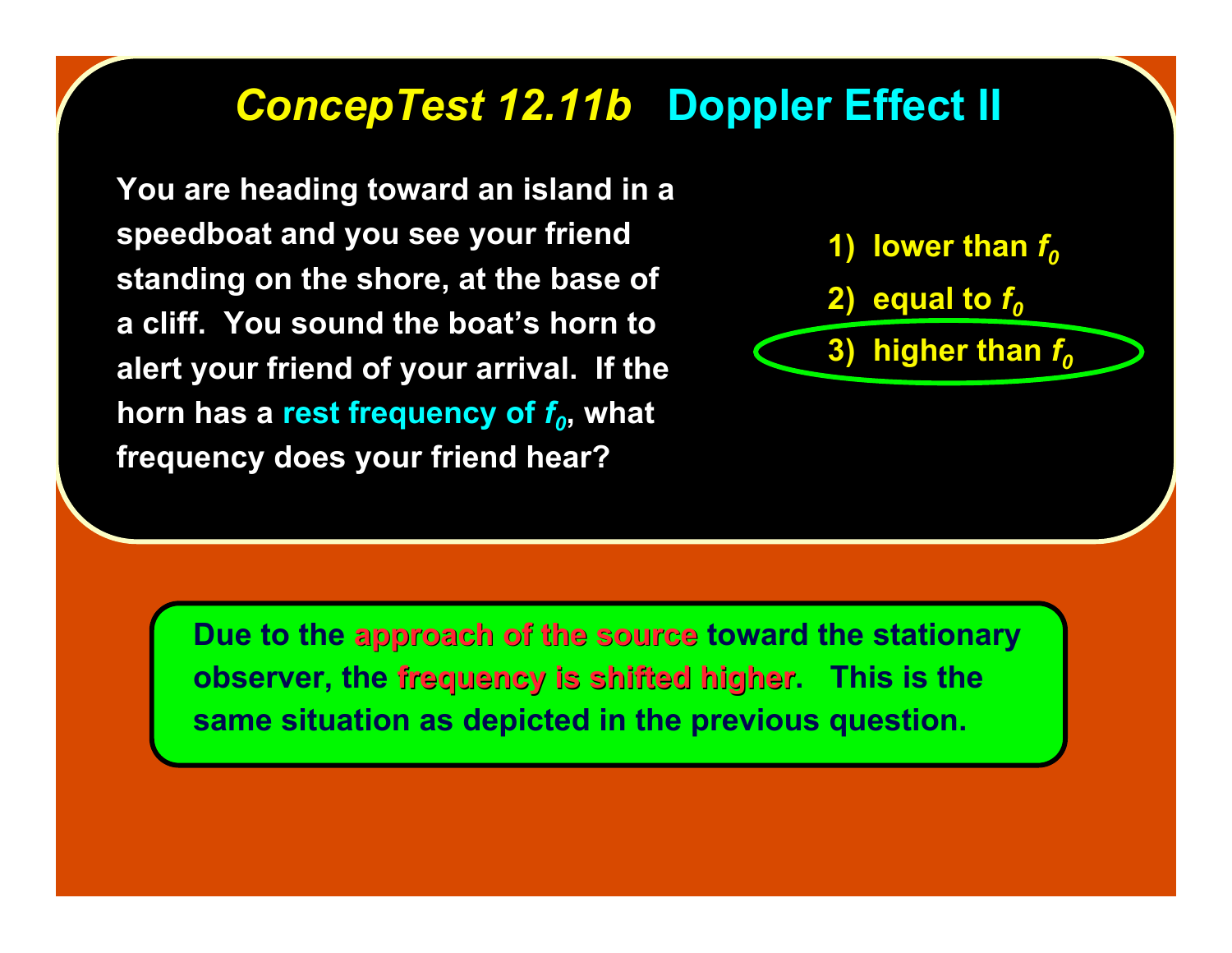#### *ConcepTest 12.11c ConcepTest 12.11c* **Doppler Effect III**

**In the previous question, the horn** had a rest frequency of  $f_0$ , and we **found that your friend heard a higher frequency**  $f_1$  **due to the Doppler shift. The sound from the boat hits the cliff behind your friend and returns to you as an echo. What is the frequency of the echo that you hear?**

- **1)** lower than  $f<sub>0</sub>$
- **2)** equal to  $f<sub>0</sub>$
- **3) higher than**  $f_0$  **but lower than**  $f_1$
- **4)** equal to  $f_4$
- **5) higher than**  $f_1$